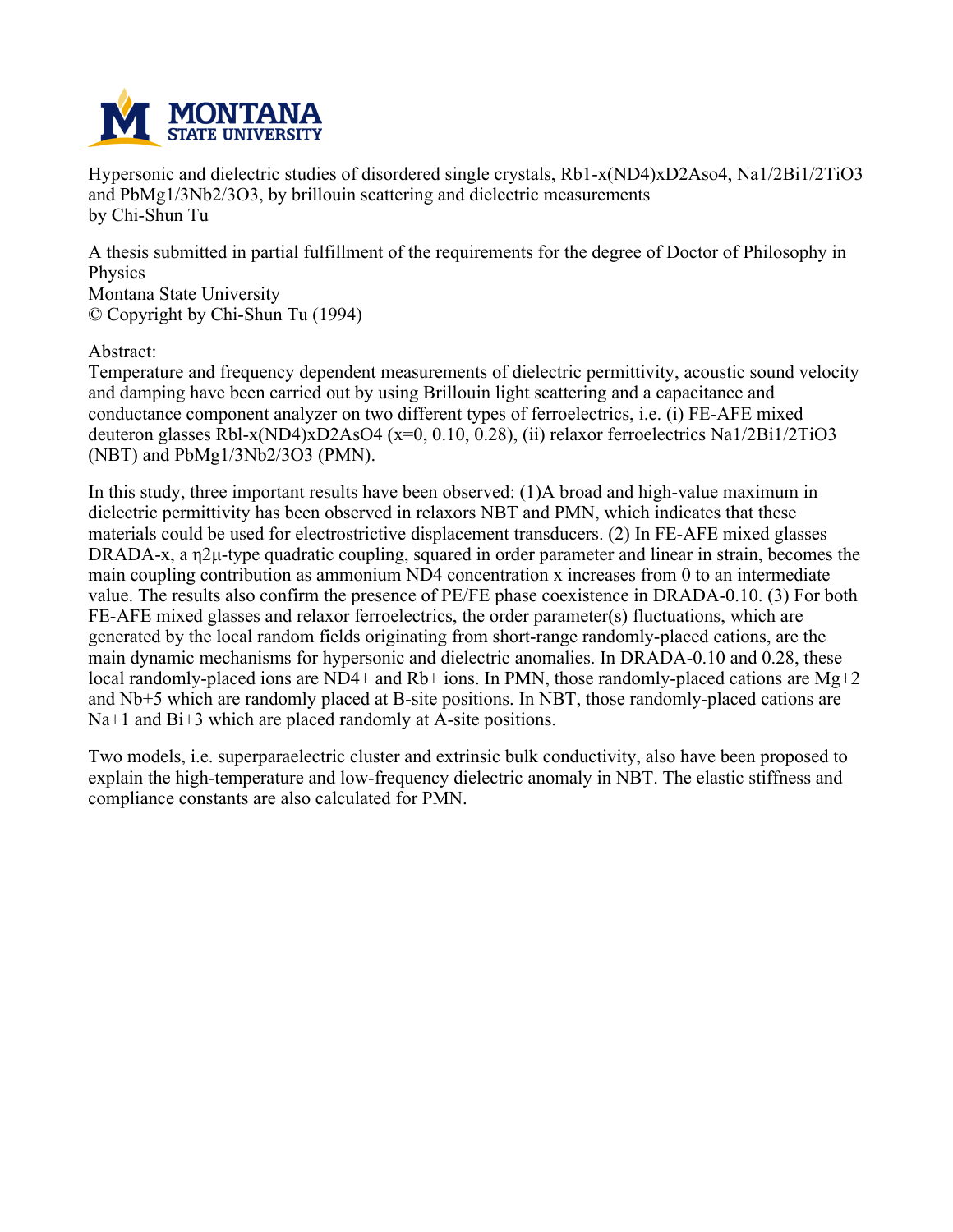# HYPERSONIC AND DIELECTRIC STUDIES OF DISORDERED SINGLE CRYSTALS,  $Rb_{1-x} (ND_4)_x D_2 AsO_4$ ,  $Na_{1/2}Bi_{1/2}TiO_3$  AND  $PbMg_{1/3}Nb_{2/3}O_3$ , BY BRILLOUIN SCATTERING AND DIELECTRIC MEASUREMENTS

by

Chi-Shun Tu

A thesis submitted in partial fulfillment of the requirements for the degree

 $of$ 

Doctor of Philosophy.

 $\operatorname{in}$ 

Physics

MONTANA STATE UNIVERSITY Bozeman, Montana

September, 1994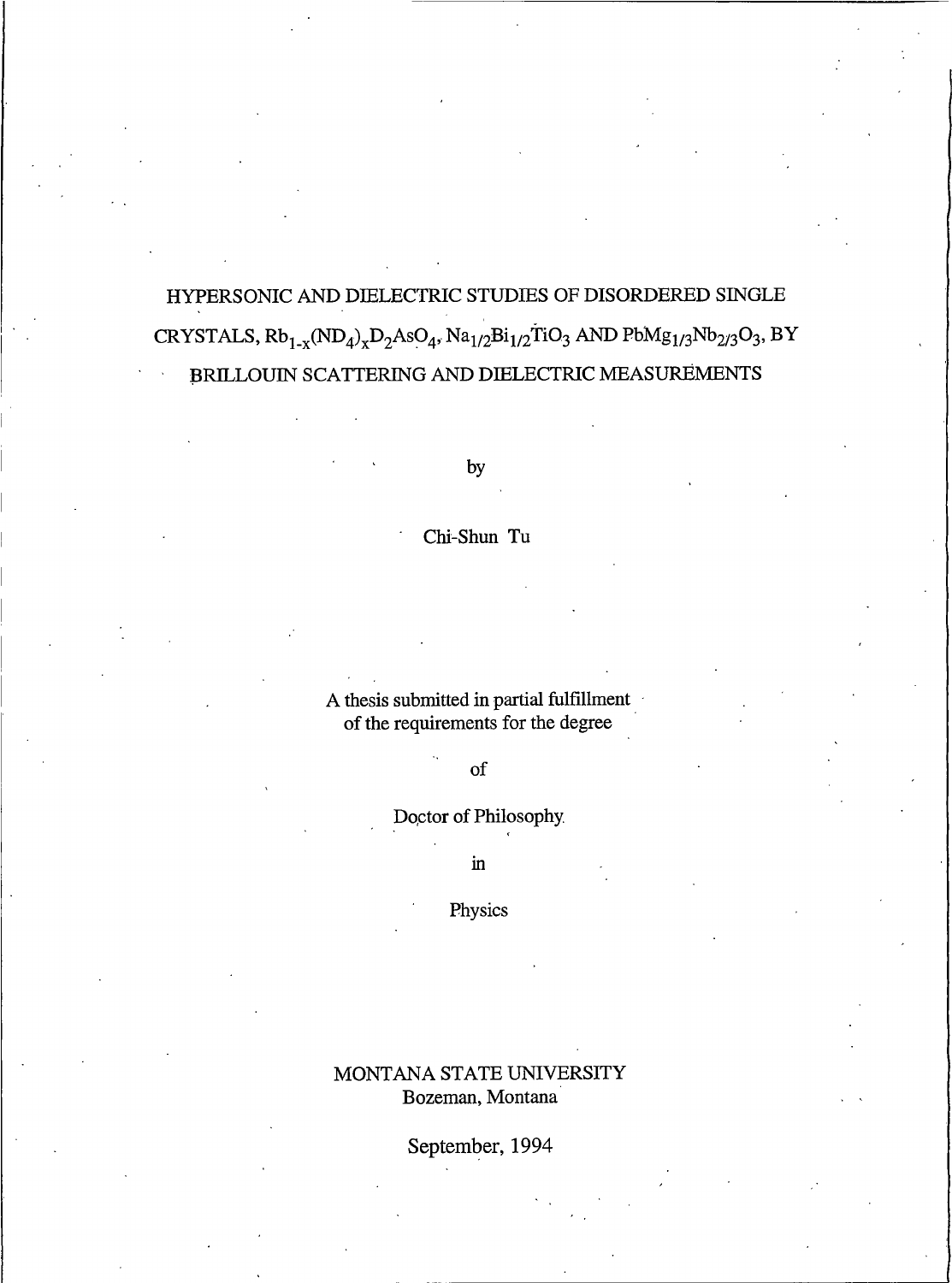### **APPROVAL**

of a thesis submitted by

#### Chi-Shun Tu

This thesis has been read by each member of the thesis committee and has been found to be satisfactory regarding content, English usage, format, citations, bibliographic style, and consistency, and is ready for submission to the college of Graduate Studies.

Oct. 3, 1994

Date

V. Hogo Schmidt

Approved for the Major Department

Head, Major Department

Approved for the College of Graduate Studies

Hown

Date

**Graduate Dean** 

Date

 $10 - 3 - 94$ 

 $10/30/94$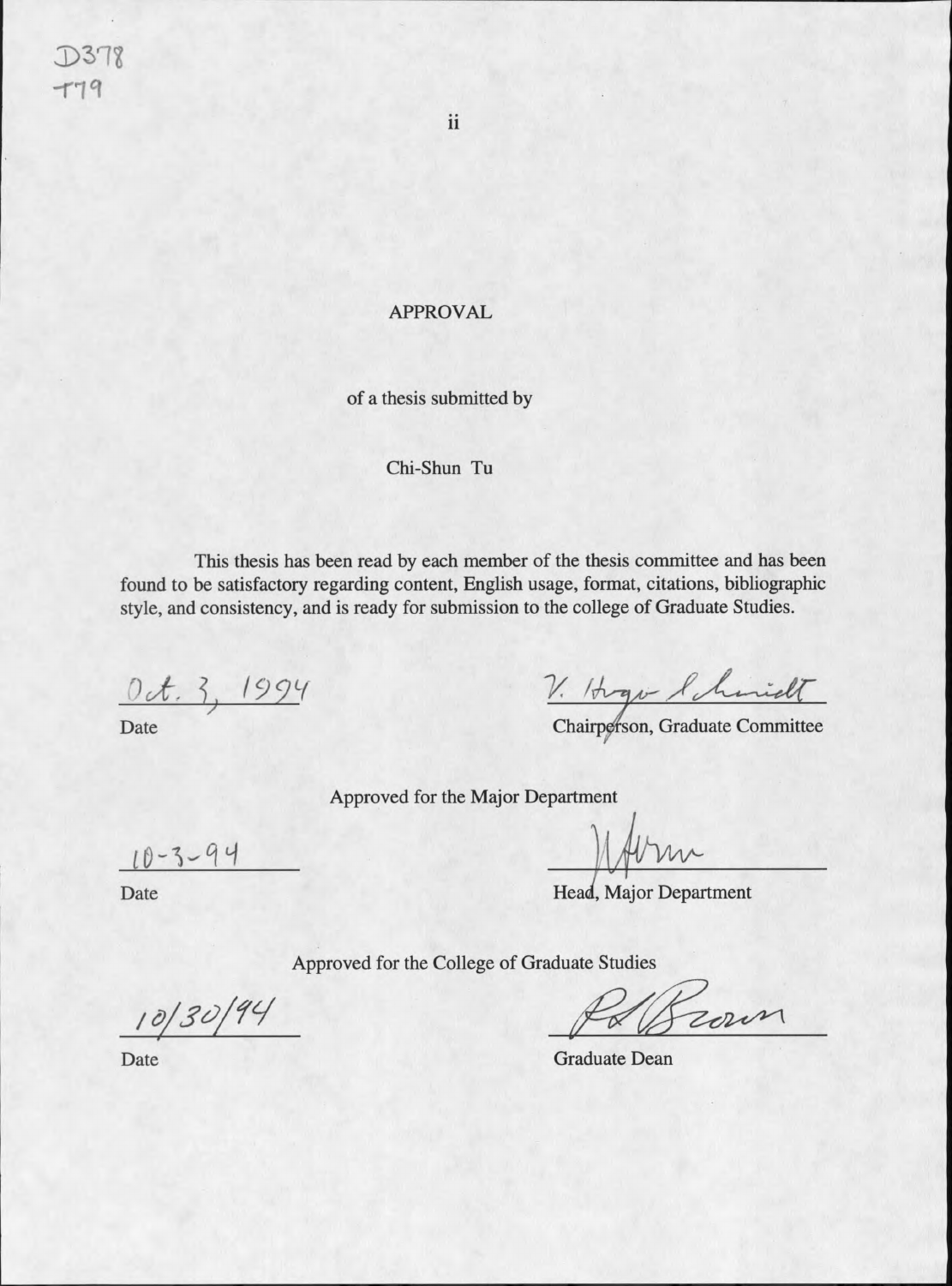### STATEMENT OF PERMISSION TO USE

In presenting this thesis in partial fulfillment of the requirements for a doctoral degree at Montana State University, I agree that the Library shall make it available to borrowers under rules of the Library. I further agree that copying of this thesis is allowable only for scholarly purpose, consistent with "fair use as prescribed in the U.S. Copyright Law". Requests for extensive copying or reproduction of this thesis should be referred to University Microfilms International, 300 North Zeeb Road, Ann Arbor, Michigan 48106, to whom I have granted "the exclusive right to reproduce and distribute my dissertation for sale in and from microform or electronic format, along with the right to reproduce and distribute my abstract in any format in whole or in part."

Chi- Shm Tre Signature

Ict. 3, 1994 Date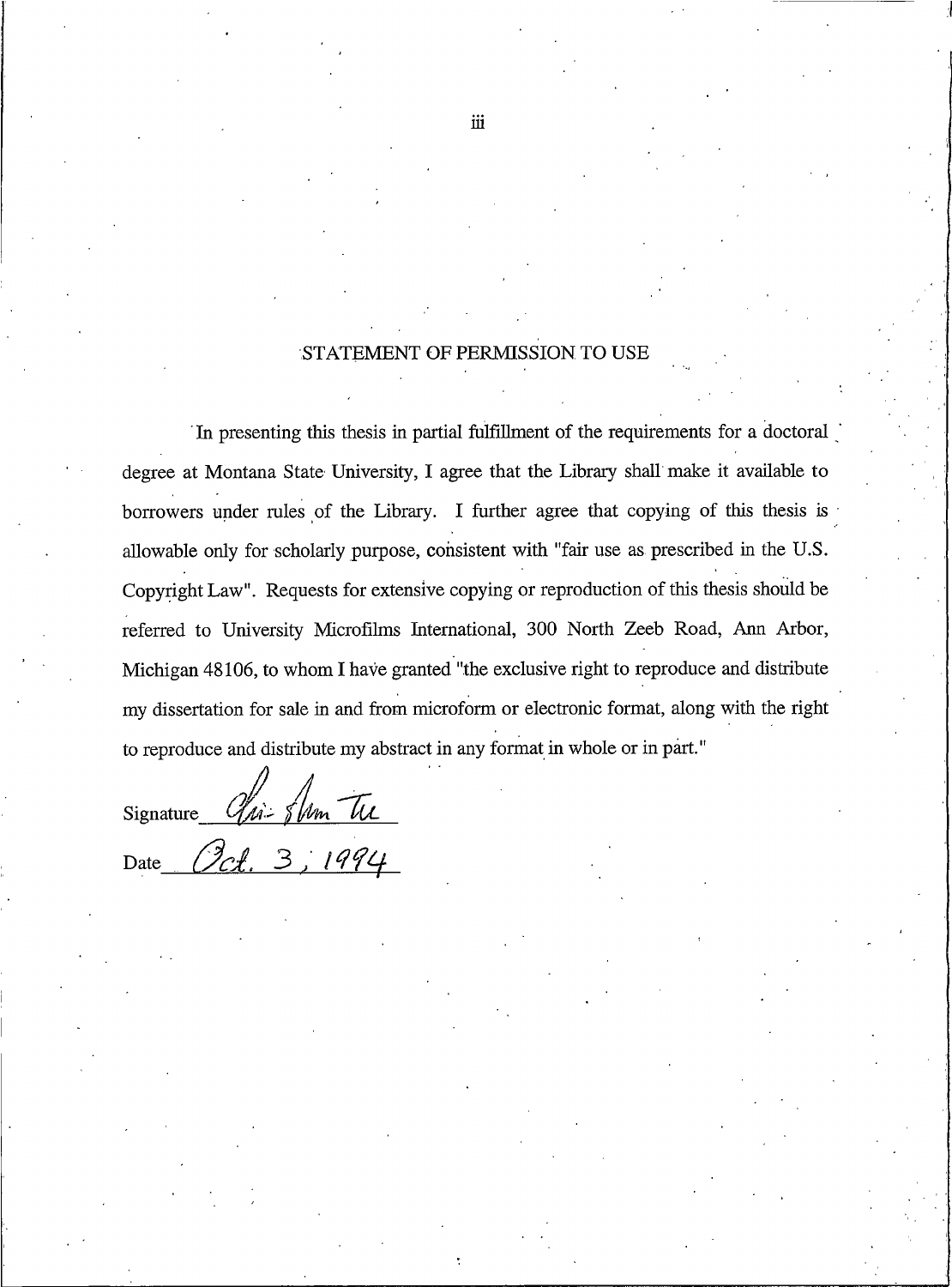# to my wife Rong-Mei (Ruth), because of whom all things are possible,

# and to my son Stachus, in whom I find the reasons

 $iv$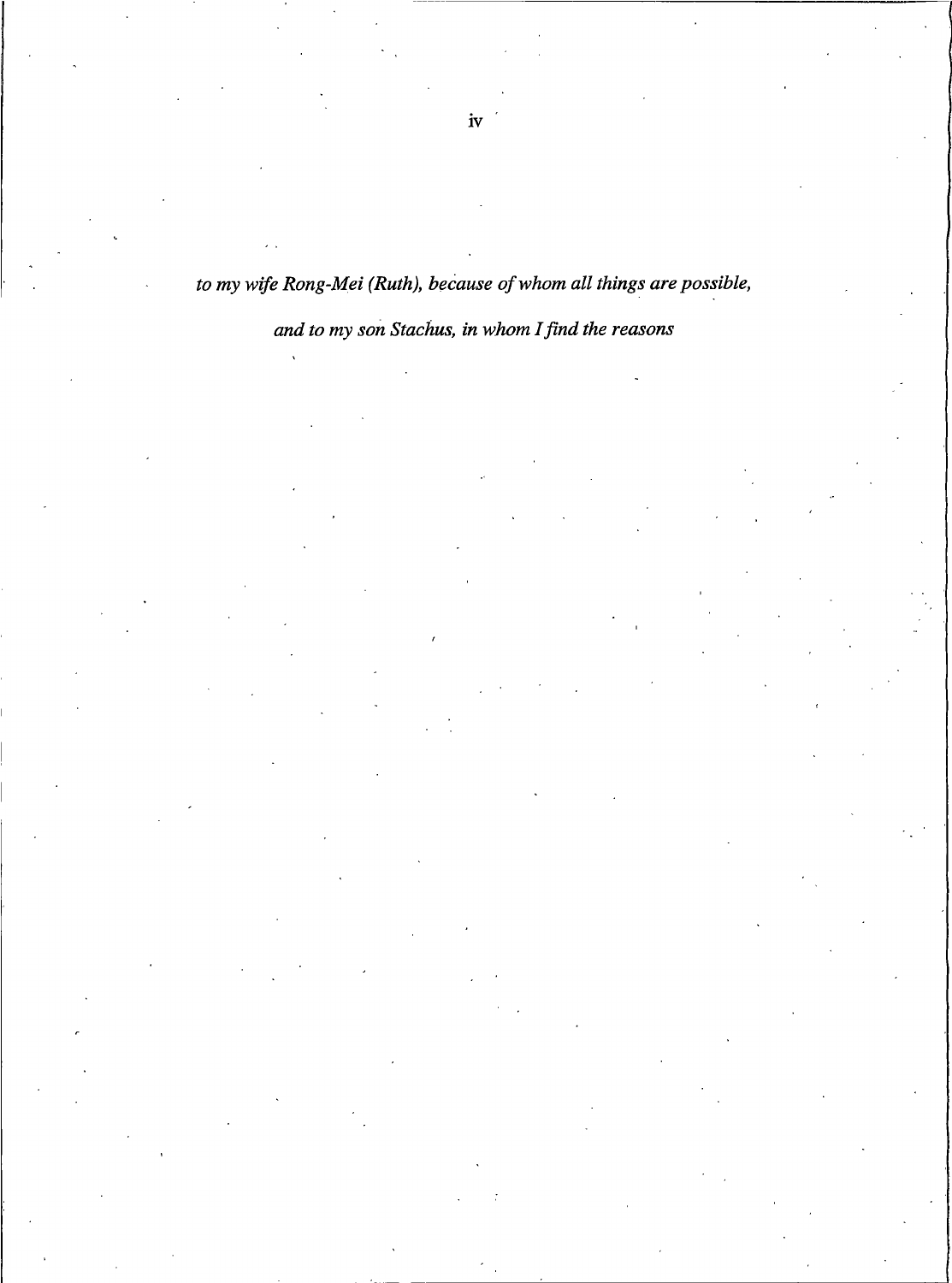### **VITA**

The author was born Chi-Shun Tu on January 21, 1962 in Kaohsiung, Taiwan. He is the fourth child of Rou-Nu Tu (deceased) and Hsiu-Hsia Tsai Tu and has three older sisters and one younger brother. He was married to Rong-Mei (Ruth) Chien in 1988 and has one son, Stachus Igu Tu.

The author finished his undergraduate work with a B.S in physics at National Taiwan Normal University in 1985. After that time, he was in the Army for two full years to complete his obligation and then taught physics at high school for another two years. From Sept. of 1988 to June of 1990, he attended the University of Oregon in Eugene, Oregon, and graduated with a M.S. in physics. In September of 1990, he enrolled at Montana State University as a graduate teaching and research assistant until the fall of 1994, obtaining a Ph.D. in physics under Professor V. Hugo Schmidt.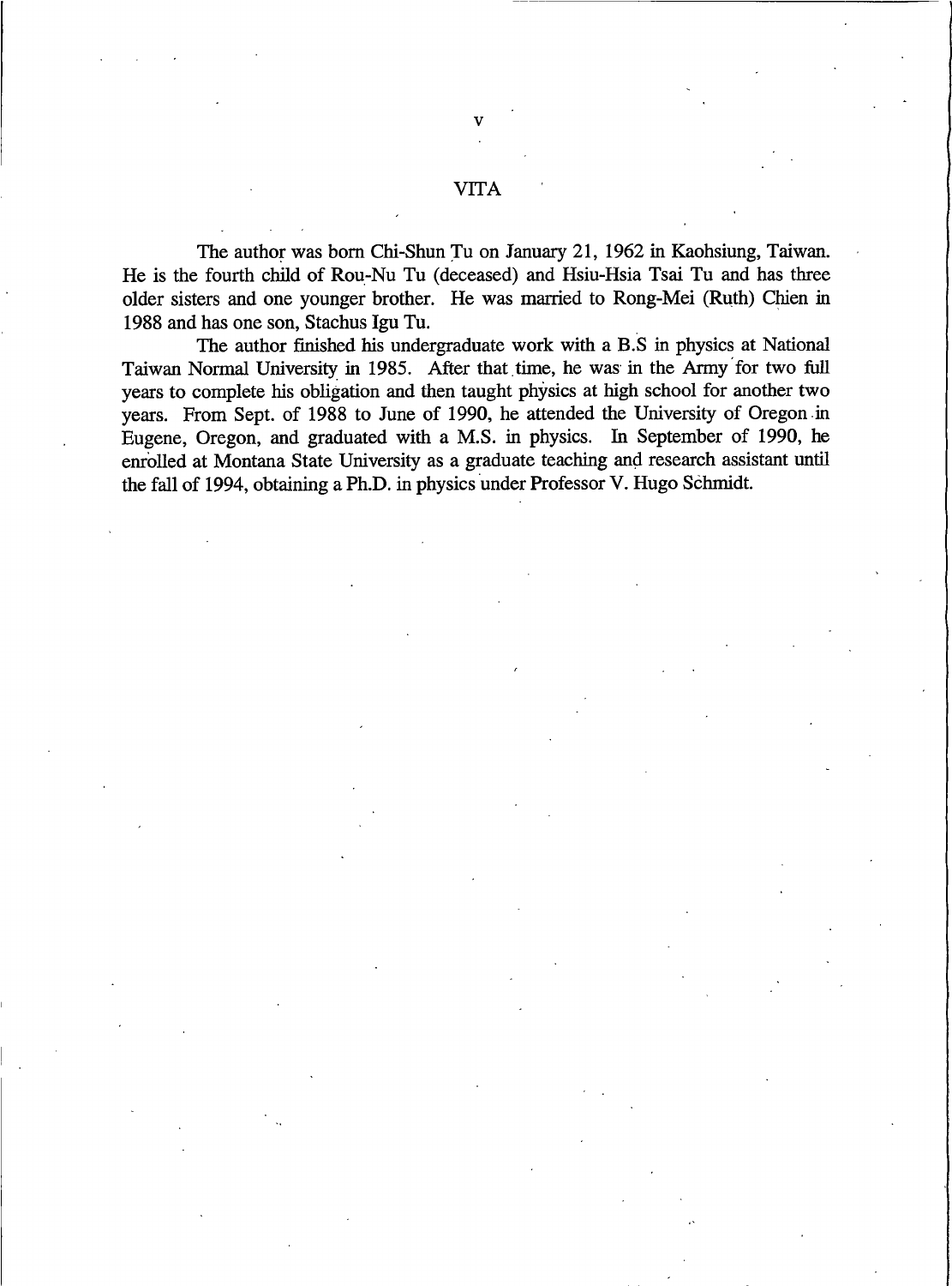### **ACKNOWLEDGMENTS**

I would like to sincerely thank my advisor Prof. V. Hugo Schmidt for his support, advice, and encouragement over the past four years. Whenever I became confused or frustrated by the experiments, he was there with the appropriate advice and help. Dr. Igor G. Siny and Greg Pastalan helped me to set up the experimental system and taught me Brillouin scattering skills. I give Igor and Greg my appreciation for sharing their ideas with me and for so much technical guidance that was given freely.

Thanks to Prof. G.F. Tuthill for endless theoretical teaching and discussion, to Bob Parker for his technical support on computer software and hardware issues, to Dr. Toby Howell who helped me to learn dielectric measurements, and to Norm Williams and Erik Anderson for their technical help and friendship.

My wife Rong-Mei (Ruth) deserves my deepest appreciation for her constant support, encouragement and sacrifices. Stachus my son I rely upon to always bring a smile to my face and my heart.

My appreciation also goes to the National Science Foundation for the support I received under grant number DMR-9017429.

Finally, I would like to thank my parents, especially my mother. She gave us much help during the first six months since Stachus was born and during writing the thesis. They may not understand what I am doing, but they understand me. Their encouragement and support played an important role in the completion of this thesis.

vi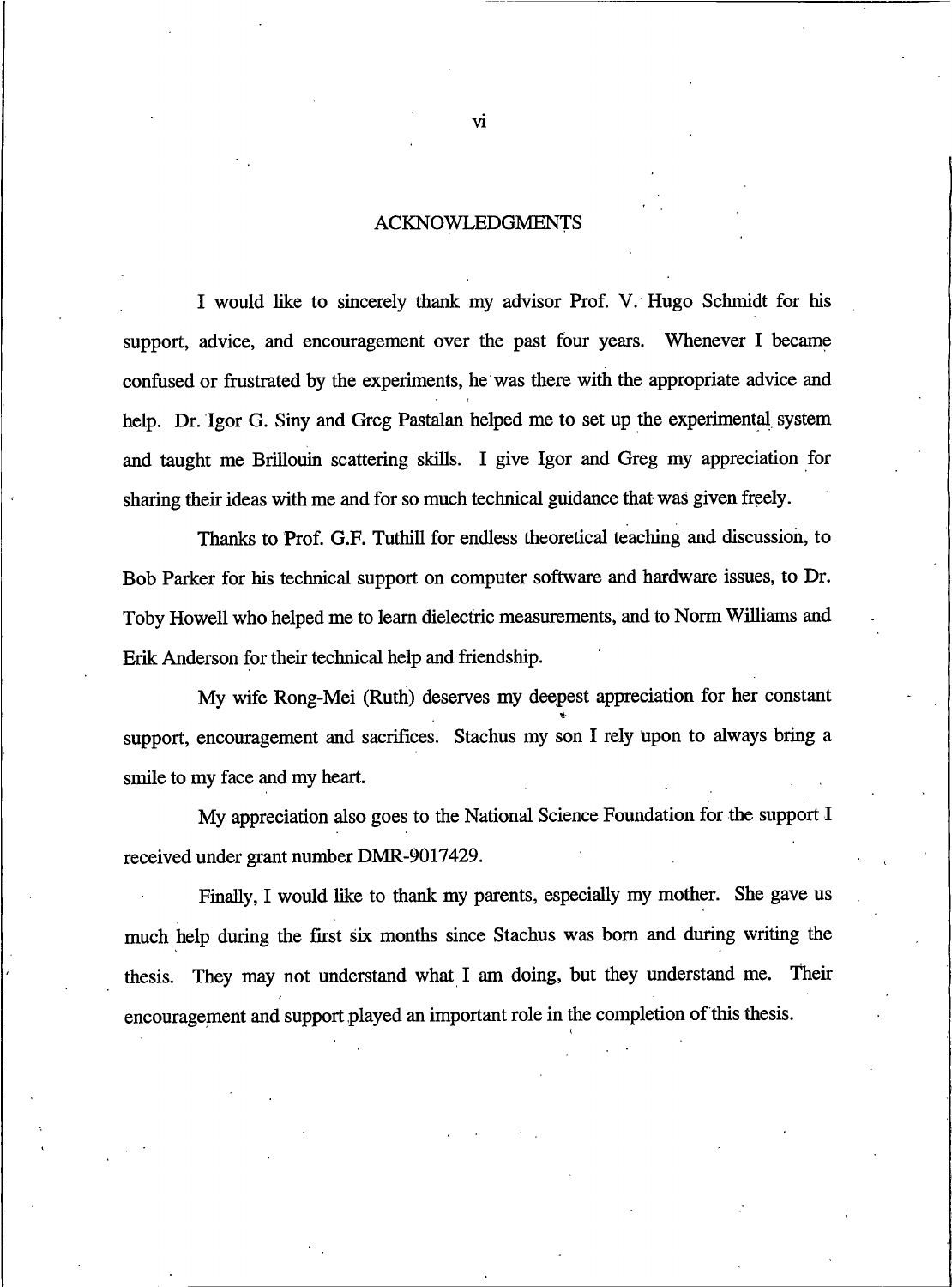## TABLE OF CONTENTS

| $\cdot$ 1                                                 |                |
|-----------------------------------------------------------|----------------|
|                                                           | $\mathbf{1}$   |
|                                                           | 3              |
|                                                           | $\overline{7}$ |
| Previous Knowledge for Crystals Discussed in This Work    | 11             |
|                                                           | 11             |
|                                                           | 11             |
|                                                           |                |
|                                                           | 13             |
|                                                           | 15             |
|                                                           | 15             |
|                                                           | 16             |
|                                                           | 17             |
|                                                           | 18             |
| Characteristics of the Fabry-Perot.Interferometer         | 25             |
|                                                           |                |
|                                                           | 30             |
|                                                           | 34             |
|                                                           | 34             |
|                                                           | 38             |
| Superparaelectric Model (Nano-Scale Polar Cluster)        | 40             |
|                                                           | 44             |
|                                                           | 44             |
| Spectrum and Principle of Brillouin Scattering            | 44             |
| The Relation Between Velocity and Elastic Stiffness 54    |                |
|                                                           | 65             |
| Static Coupling Theory of First-Order Phase Transition 71 |                |
|                                                           | 74             |
|                                                           | 75             |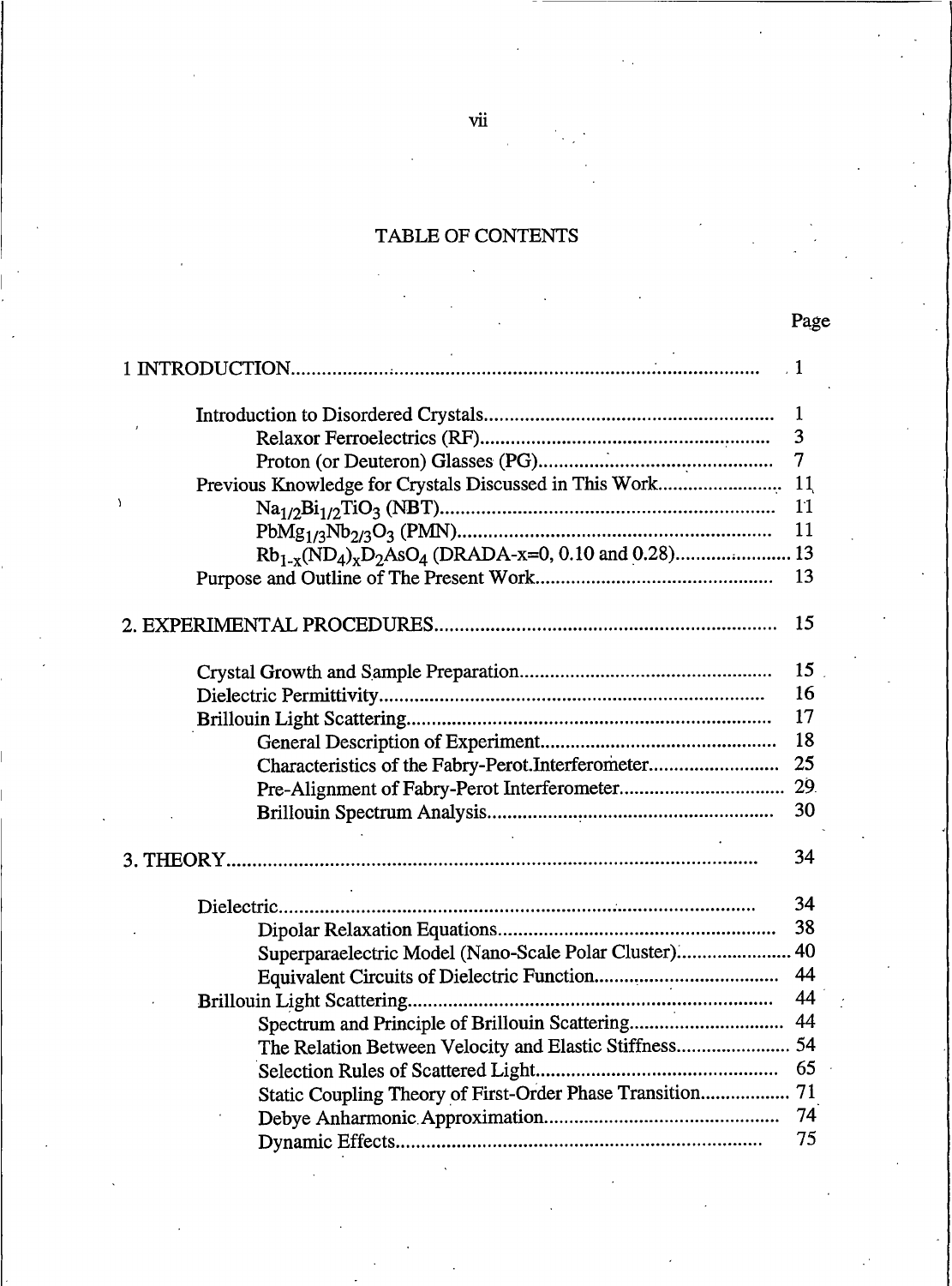# TABLE OF CONTENTS-CONTINUED

|                                                          | Page |
|----------------------------------------------------------|------|
|                                                          | 76   |
|                                                          | 76   |
| Brillouin Back-Scattering Along LA[100] Phonon Direction | 76   |
|                                                          | 87   |
|                                                          | 87   |
|                                                          | 88   |
|                                                          | 94   |
|                                                          | 95   |
| Brillouin Backscattering Along LA[001] Phonon Direction  | 108  |
|                                                          | 116  |
|                                                          |      |
|                                                          | 123  |
|                                                          | 126  |
| Comparison of Results                                    | 126  |
| Similarities Among PMN, NBT and DRADA-0.10 and 0.28 126  |      |
| Differences Among PMN, NBT and DRADA-0.10 and 0.28 127   |      |
| Applications                                             | 128  |
|                                                          | 130  |
|                                                          | 132  |

 $viii$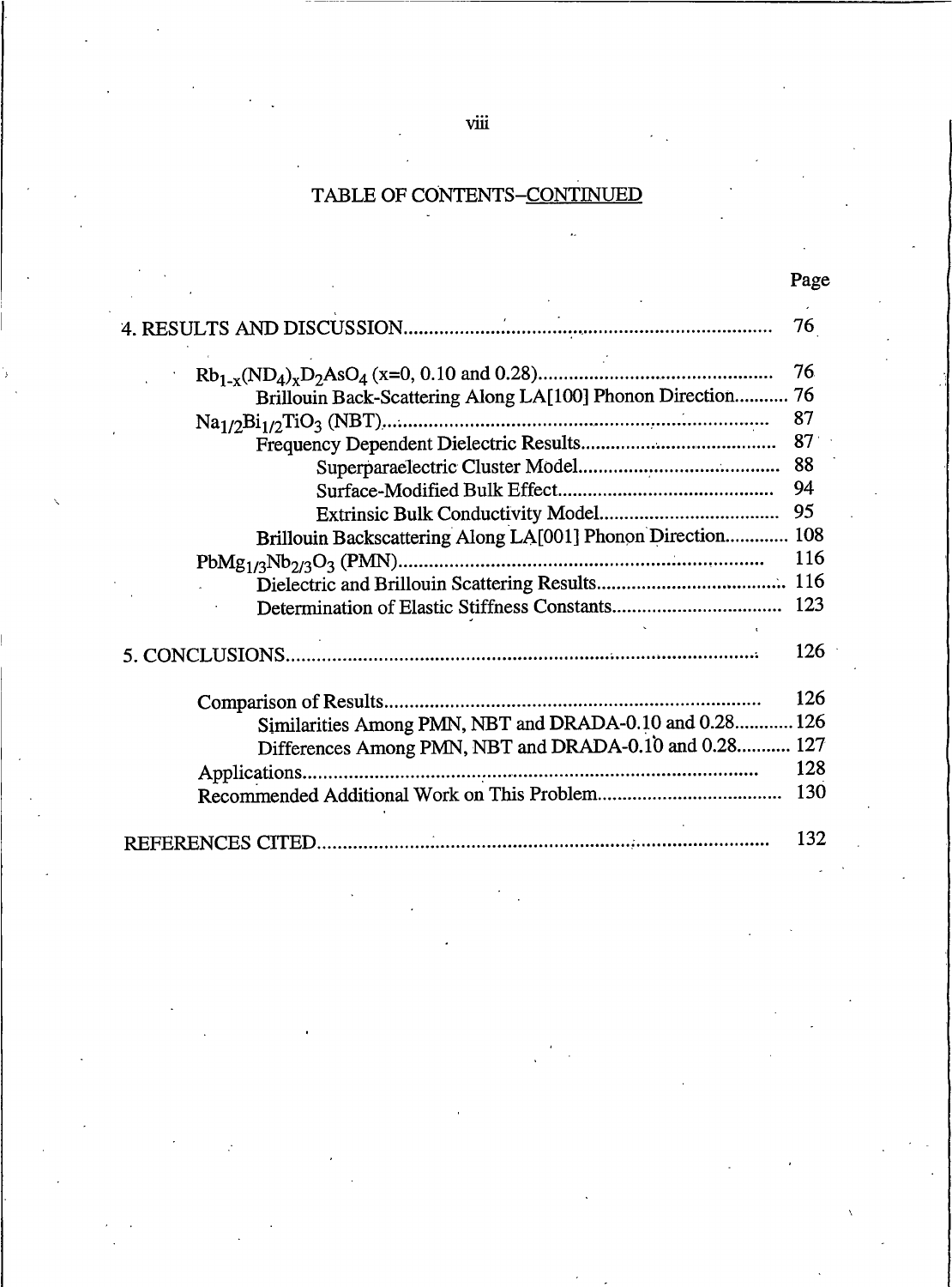# LIST OF TABLES

| Table                                                                                    | Page |
|------------------------------------------------------------------------------------------|------|
| 1. Parameters from the fits of Eq. (113) to measured values of frequency                 | 77   |
| 2. The parameters from fits of Eq. $(34)$ to the real part of permittivity $(\epsilon')$ | 93   |
| 3. Elastic stiffness and compliance constants of PMN at several temperatures             | -125 |
| 4. Comparison of elastic stiffness and compliance constants at room<br>tamnaratura       | 25   |

 $\hat{\mathcal{E}}$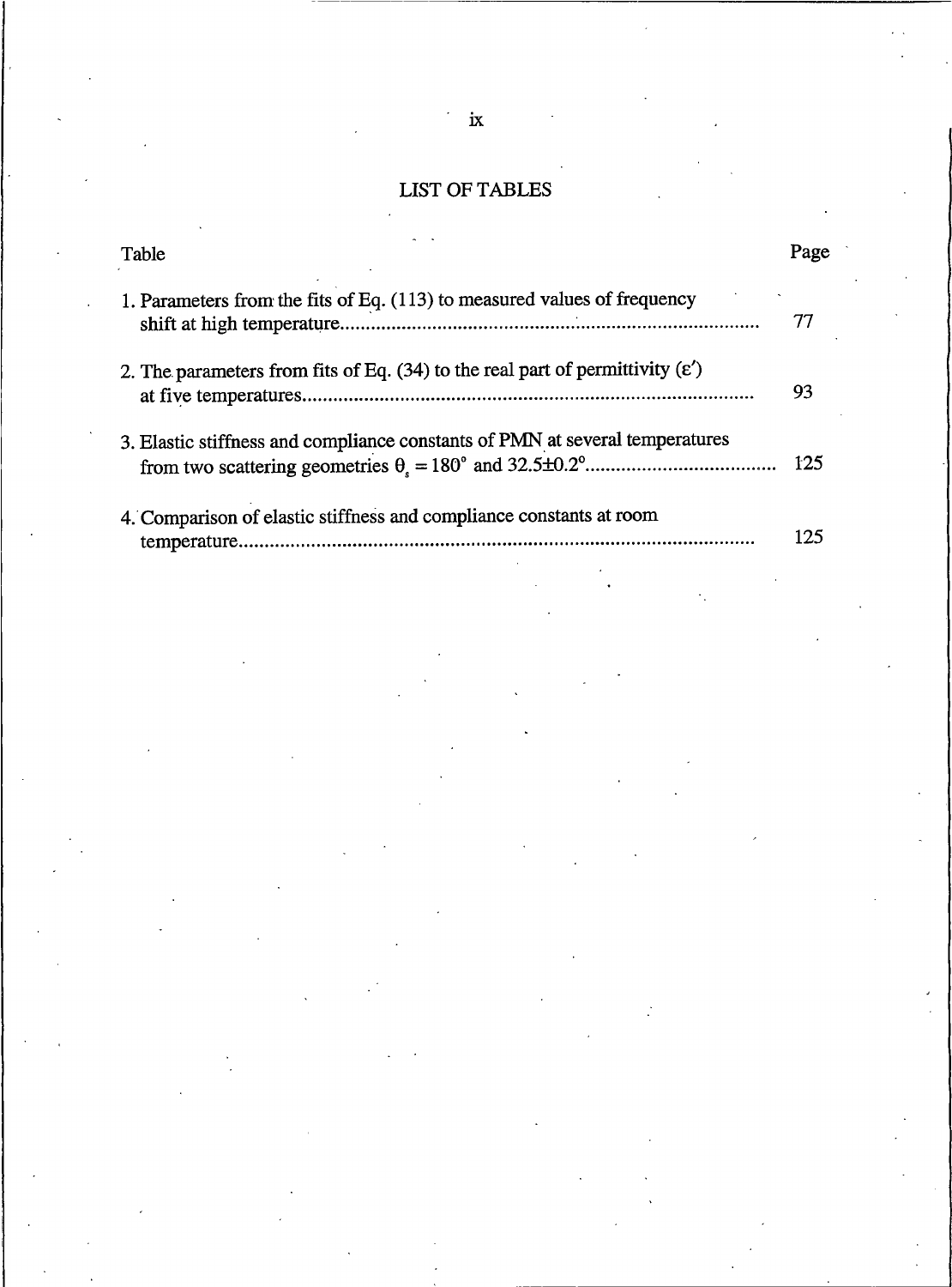## **LIST OF FIGURES**

|    | Figure                                                                                                                                                                                                                                                                                                                                                                                                                                                                                           | Page           |
|----|--------------------------------------------------------------------------------------------------------------------------------------------------------------------------------------------------------------------------------------------------------------------------------------------------------------------------------------------------------------------------------------------------------------------------------------------------------------------------------------------------|----------------|
|    | 1. Two-dimensional illustration of ordered and disordered states for both<br>FE-AFE mixed glasses $A_x(NH_4)_{1-x}H_2BO_4$ [or $A_x(ND_4)_{1-x}D_2BO_4$ ] and                                                                                                                                                                                                                                                                                                                                    | $\overline{2}$ |
| 2. | A perovskite cubic unit cell. The point group usually is m3m for a<br>paraelectric cubic ABO <sub>3</sub> perovskite-type structure. Solid lines indicate<br>the $BO6$ octahedron. $A4$ indicates one of three 4-fold rotation axes and<br>4mm is the usual corresponding point group in the tetragonal ferroelectric<br>phase. $A_3$ indicates one of four 3-fold rotation axes and 3m is the usual                                                                                             | 4              |
| 3. | Mixed-ion arrangements of (a) ordered and (b) disordered cubic                                                                                                                                                                                                                                                                                                                                                                                                                                   | 6              |
| 4. | A general schematic phase diagram vs. temperature for complex                                                                                                                                                                                                                                                                                                                                                                                                                                    |                |
| 5. | The structure of KDP at room temperature. Here just a few                                                                                                                                                                                                                                                                                                                                                                                                                                        | 7              |
| 6. | Projection of KDP along c-axis in the ferroelectric phase $(T< T_c)$ . The                                                                                                                                                                                                                                                                                                                                                                                                                       |                |
|    | 7. The structure of ADP projected along the c-axis. A $NH_4$ <sup>+</sup> at height 0<br>is shown attached to nearby oxygens of $PO4$ tetrahedra. The heights<br>in unit of c of the phosphorus centers of the PO <sub>4</sub> tetrahedral are indicated.<br>The $PO_4$ tetrahedron located above the ammonium, at height 1/2, and a<br>number of protons, are not shown. The off-center motion of the ammonium<br>ion is indicated by the arrow. This is one of the four possible directions of | $9 -$          |
|    | 8. Schematic representation of the antiferroelectric phase                                                                                                                                                                                                                                                                                                                                                                                                                                       | 9              |
| 9. | Schematic phase diagram of FE-AFE mixed glasses such as RADP.                                                                                                                                                                                                                                                                                                                                                                                                                                    |                |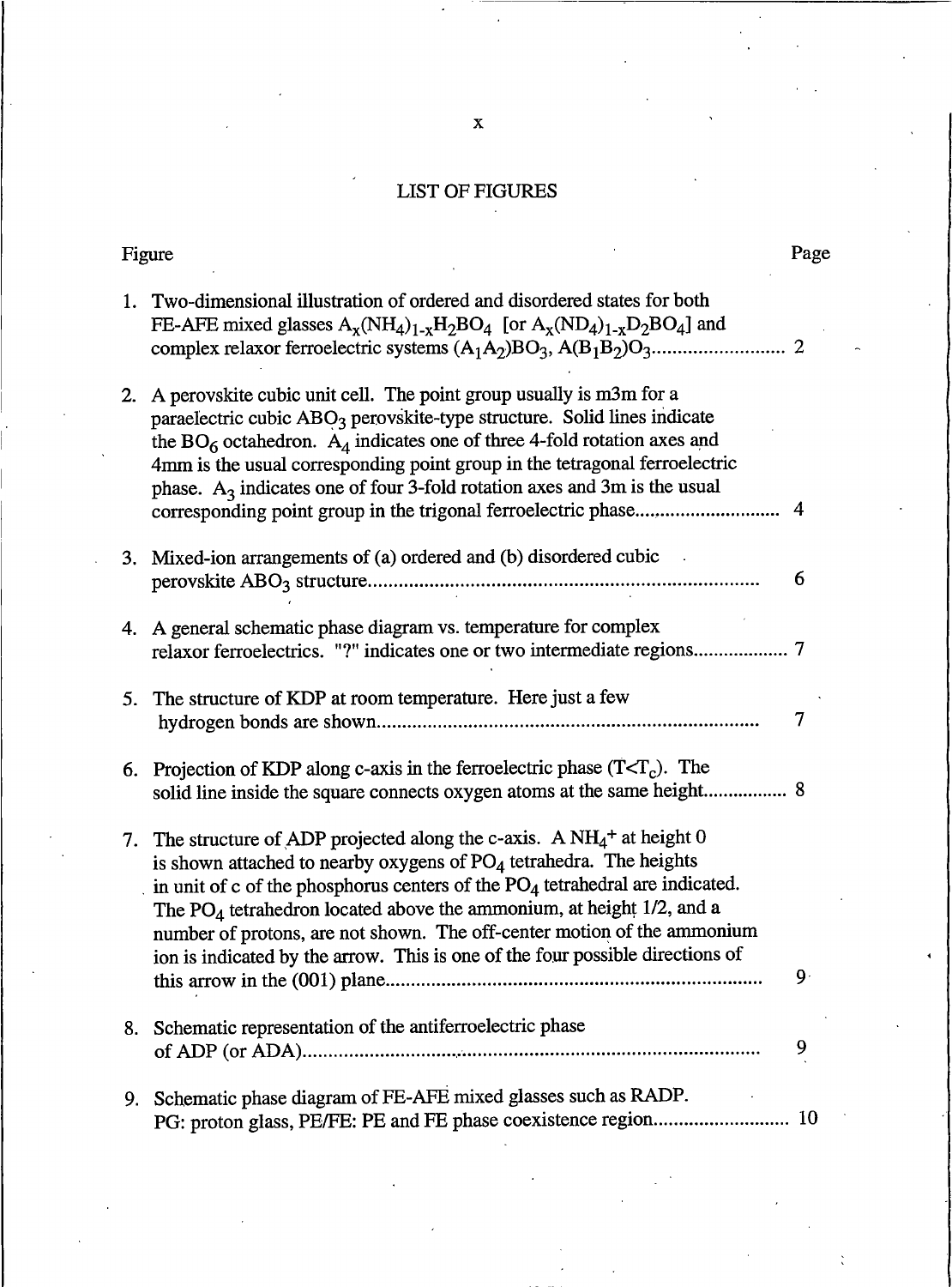# LIST OF FIGURES-CONTINUED

 $\ddot{\phantom{a}}$ 

| Figure                                                                                                                                                                  | Page |
|-------------------------------------------------------------------------------------------------------------------------------------------------------------------------|------|
| 10. Dispersion curve of $\omega(k)$ of the longitudinal mode from monatomic<br>linear chain. At any frequency below the cutoff frequency $\omega = 2\sqrt{K/M}$ ,       |      |
| two waves can propagate in both directions with opposite wave numbers 17                                                                                                |      |
|                                                                                                                                                                         |      |
|                                                                                                                                                                         | 19   |
|                                                                                                                                                                         | 21   |
|                                                                                                                                                                         | 22   |
| 15. The actual experimental connection between AD/DA converter                                                                                                          | 23   |
| 16. A typical Brillouin spectrum. d is the space between two mirrors of                                                                                                 | 24   |
| 17. Actual positions of crystal, sensor and laser beam in the closed-cycle                                                                                              | 25   |
| 18. (a) A set-up for pre-alignment of the Fabry-Perot interferometer mirrors.<br>(b) The dashed line indicates the path along which the reflective mirror is            |      |
|                                                                                                                                                                         | 29   |
| 19. A typical transmitted interference pattern of a Fabry-Perot etalon 30                                                                                               |      |
| 20. (a) An illustrated Brillouin spectrum with larger $FSR = \alpha$ . R and B indicate<br>the Rayleigh and Brillouin peaks, respectively. (b) An illustrated Brillouin | 31   |
| 21. The Debye, Cole-Cole and Cole-Davison relaxation distribution functions 40                                                                                          |      |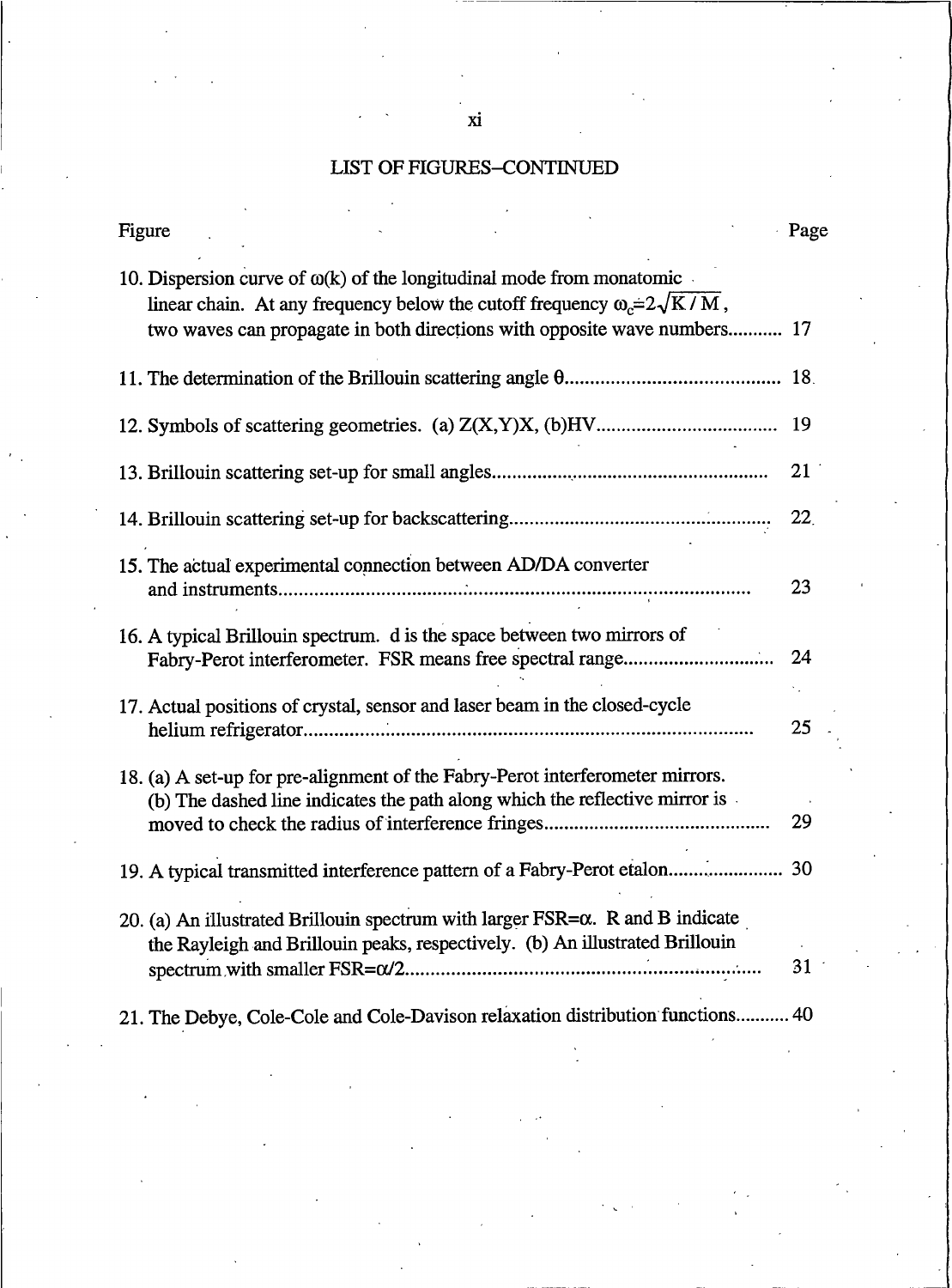| Figure                                                                                                                                                                                                                                                                                                                                                                                                                                                                                                                                                                                      | Page |
|---------------------------------------------------------------------------------------------------------------------------------------------------------------------------------------------------------------------------------------------------------------------------------------------------------------------------------------------------------------------------------------------------------------------------------------------------------------------------------------------------------------------------------------------------------------------------------------------|------|
| 22. Schematic representations of the properties of simple circuit combinations<br>of ideal, frequency-independent elements of capacitance C, conductance G<br>or resistance R, and inductance L, as shown in first column. The second<br>column gives the complex impedance plot Z, the third the complex admittance<br>plot Y and the fourth the complex capacitance $C^*$ . The fifth column gives<br>the corresponding plots of log $C'(\omega)$ (solid line) and log $C''(\omega)$ (dotted line),<br>against log $\omega$ . Arrows indicate the sense of increasing frequency. Vertical | 45   |
|                                                                                                                                                                                                                                                                                                                                                                                                                                                                                                                                                                                             | 47   |
|                                                                                                                                                                                                                                                                                                                                                                                                                                                                                                                                                                                             | 51   |
| 25. Index ellipsoid. Two waves, polarized along $\bar{D}_1$ and $\bar{D}_2$ (mutually<br>orthogonal), can propagate in the $\bar{k}$ direction (applicable to both                                                                                                                                                                                                                                                                                                                                                                                                                          |      |
| 26. Orientations of phonon propagation wave vector $\vec{q}$ / [100] and three                                                                                                                                                                                                                                                                                                                                                                                                                                                                                                              |      |
|                                                                                                                                                                                                                                                                                                                                                                                                                                                                                                                                                                                             | 59   |
| 27. Orientations of phonon propagation wave vector $\vec{q}$ / [110] and three                                                                                                                                                                                                                                                                                                                                                                                                                                                                                                              | 61   |
| 28. Orientations of phonon propagation wave vector $\vec{q}$ / /[cos $\theta$ , sin $\theta$ , 0] and                                                                                                                                                                                                                                                                                                                                                                                                                                                                                       | 62   |
| 29. (a) Elasticity vs. temperature for (i) $\beta \eta \mu$ linear coupling, (ii) $\gamma \eta^2 \mu$<br>quadratic coupling, solid line for either second-order or first-order<br>and dotted line only for first-order and (iii) $\alpha \eta \mu^2$ coupling. (b) The<br>dynamic effects for a second-order $\eta^2\mu$ -type quadratic coupling<br>in typical pure ferroelectrics. v is phonon frequency shift and                                                                                                                                                                        | 73   |
| 30. Anti-Stokes components of the LA[100] Brillouin frequency shift for<br>temperatures around the maximum value of half-width for DRDA. The<br>open circles are the measured data and solid lines are the Lorentz fits 81                                                                                                                                                                                                                                                                                                                                                                  |      |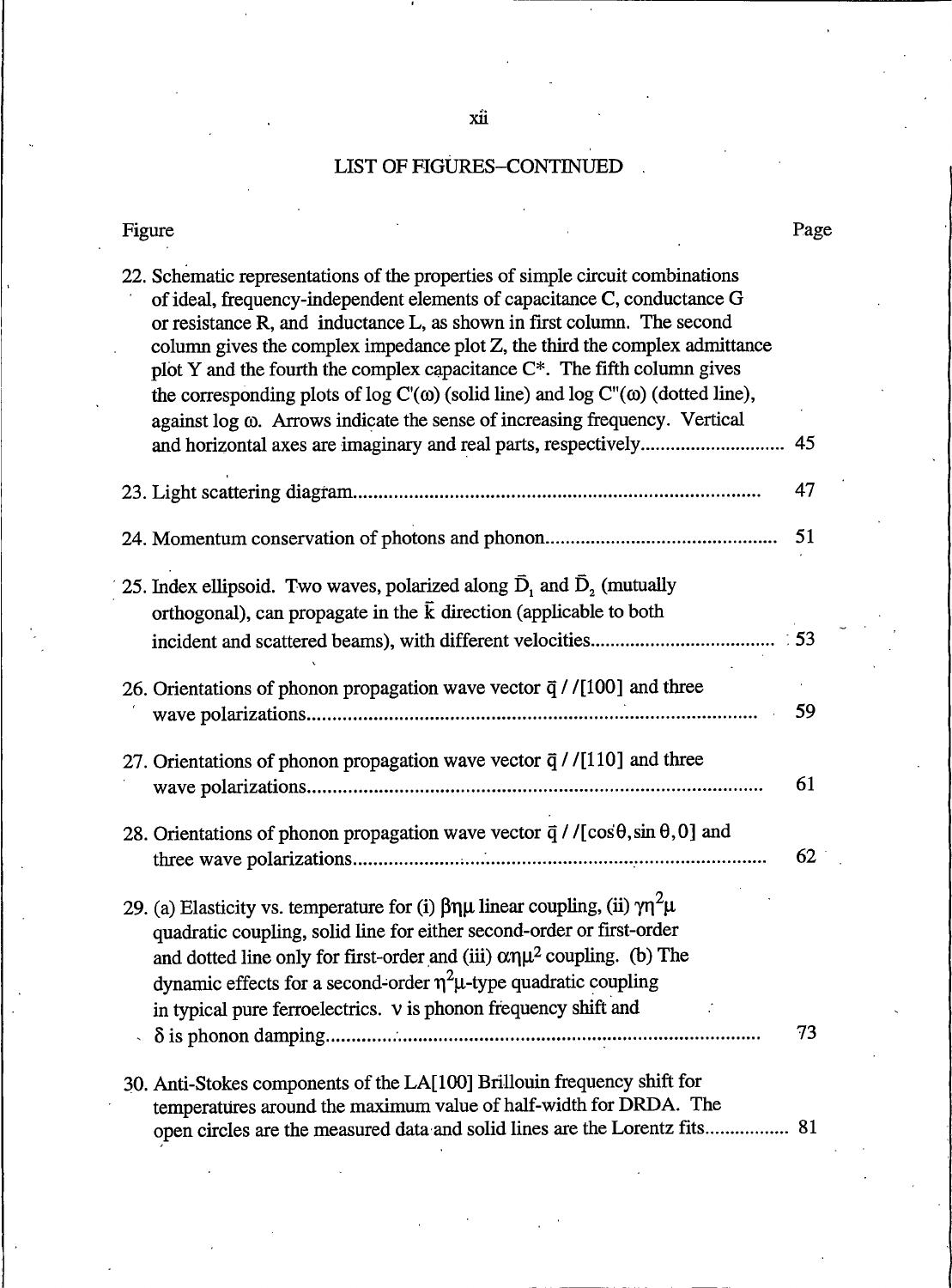xiii

# LIST OF FIGURES-CONTINUED

 $\hat{\boldsymbol{\theta}}$ 

| Figure                                                                                                                                                                                                                                                                                                                                                                                                                                                                  | Page |
|-------------------------------------------------------------------------------------------------------------------------------------------------------------------------------------------------------------------------------------------------------------------------------------------------------------------------------------------------------------------------------------------------------------------------------------------------------------------------|------|
| 31. Anti-Stokes components of the LA[100] Brillouin frequency shift for<br>temperatures around the maximum value of half-width for DRADA-0.10.<br>The open circles are the measured data and solid lines are the Lorentz fits 82                                                                                                                                                                                                                                        |      |
| 32. Anti-Stokes components of the LA[100] Brillouin frequency shift for<br>temperatures around the maximum value of half-width for DRADA-0.28.<br>The open circles are the measured data and solid lines are the Lorentz fits 83                                                                                                                                                                                                                                        |      |
| 33. Frequency shift and half-width vs. temperature of the LA[100] phonons<br>for DRDA. The solid line for frequency shift is the Debye anharmonic<br>calculation with parameters from Table 1. The dashed line and solid circles<br>for half-width are the qualitative estimates for the Landau-Khalatnikov and,<br>pure lattice anharmonic contributions, respectively. The error bar indicates                                                                        | 84   |
| 34. Frequency shift and half-width vs. T of the LA[100] phonons for<br>DRADA-0.10. The solid line for frequency shift is the Debye anharmonic<br>calculation with parameters from Table 1. The solid line and solid circles<br>for half-width are the estimates of fluctuations and pure lattice anharmonic<br>contributions, respectively. The dashed line is a guide to the eye. The error<br>bar indicates the error range for the half-width experimental points 85 |      |
| 35. Frequency shift and half-width vs. temperature of the LA[100] phonons<br>for DRADA-0.28. The solid line for frequency shift is the Debye<br>anharmonic calculation with parameters from Table 1. The dashed line<br>is a guide to the eye. The error bar indicates the error range for                                                                                                                                                                              | 86   |
| 36. The temperature dependence of the real part of the dielectric relative<br>permittivity in NBT at two frequencies upon heating. The A, B, and                                                                                                                                                                                                                                                                                                                        | 94   |
| 37. Comparison of the dielectric anomaly in region A. The curves 3 and 4<br>show only heating and cooling runs, respectively. The inset shows that<br>this anomaly is hidden by an increasing background at lower frequencies 95                                                                                                                                                                                                                                        |      |
| 38. The temperature dependences of remanent polarization, $P_r$ , and dielectric<br>permittivity ( $\varepsilon$ ') upon heating in region B where a ferroelectric state exists 96                                                                                                                                                                                                                                                                                      |      |

#### ĉ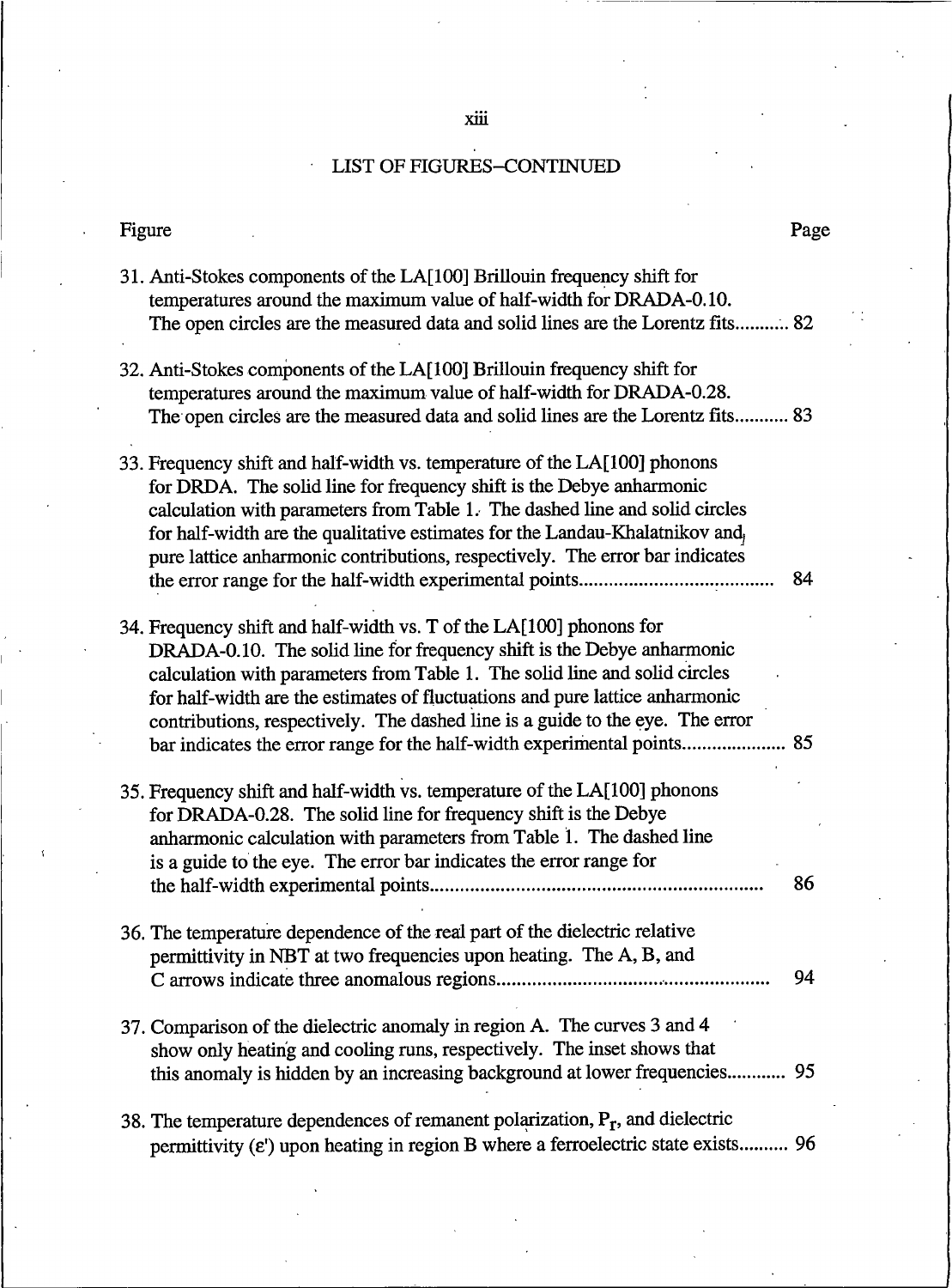## xiv

| Figure                                                                                                                                                                                                                                                                                                                                                                                                                                                                          | Page |
|---------------------------------------------------------------------------------------------------------------------------------------------------------------------------------------------------------------------------------------------------------------------------------------------------------------------------------------------------------------------------------------------------------------------------------------------------------------------------------|------|
| 39. The real part of dielectric permittivity vs. temperature in region C at<br>various frequencies upon heating. The solid line is the calculation of<br>Eq. $(41)$ with N=54 and dashed line is the calculation of Eq. $(41)$                                                                                                                                                                                                                                                  | 97   |
| 40. (a) The temperature dependence of the real part $(\varepsilon')$ of the dielectric<br>permittivity in NBT and PMN at 100 Hz upon cooling. (b) The<br>temperature dependence of the imaginary part $(\varepsilon'')$ of the dielectric                                                                                                                                                                                                                                       |      |
| 41. (a) $\sigma$ (=2 $\pi$ fε <sub>0</sub> $\varepsilon$ ") vs. temperature at five different frequencies. The solid<br>line is the fit of Eq. (121) for $\sigma_c$ with parameters $\sigma_c = 2.12 \times 10^7$ ( $\Omega$ m) <sup>-1</sup> .<br>and $w=18860$ K. (b) The imaginary part of dielectric permittivity,<br>$\varepsilon_{p}'' = \Delta \sigma / (2 \pi f \varepsilon_0)$ , vs. temperature at five different frequencies. $\Delta \sigma = \sigma - \sigma_c$    | 99   |
| 42. Complex representation of the NBT dielectric permittivity at four<br>different temperatures. The numbers on the points indicate the<br>frequencies in Hz. The dashed lines are regression lines                                                                                                                                                                                                                                                                             | 100  |
| 43. The strong thermal hysteresis behavior in region C at four different<br>frequencies (10 kHz and 100 kHz in the left inset). Right inset: the<br>difference of heating and cooling peak values shows a drop in the<br>region of the ferroelastic phase transition at $T_{c1}$ ~820 K. The numbers<br>on the points indicate the frequencies in kHz. The dashed line is                                                                                                       | 101  |
| 44. The temperature behavior of dc permittivity, $\varepsilon'$ , calculated from Eq. (41)<br>with N=125. Inset: solid hexagons are from Eq. $(41)$ with N=125,<br>squares are the "measured" dc permittivity, solid circles are proportional<br>to the tetragonal order parameter from neutron scattering, and triangles<br>are the calculated dc permittivity as defined by the dc permittivity from<br>Eq. (41) multiplied by the tetragonal order parameter. All curves are | 102  |
| 45. Relaxation times, $\tau_{pk}$ and $\tau_{RC}$ , vs. 1000/T. The solid and dashed lines<br>are fits of equation $\tau = \tau_0 e^{WT}$ with $\tau_0 = 5.57 \times 10^{-18}$ s, W=25090 K for $\tau_{\text{pk}}$ ,                                                                                                                                                                                                                                                            | 103  |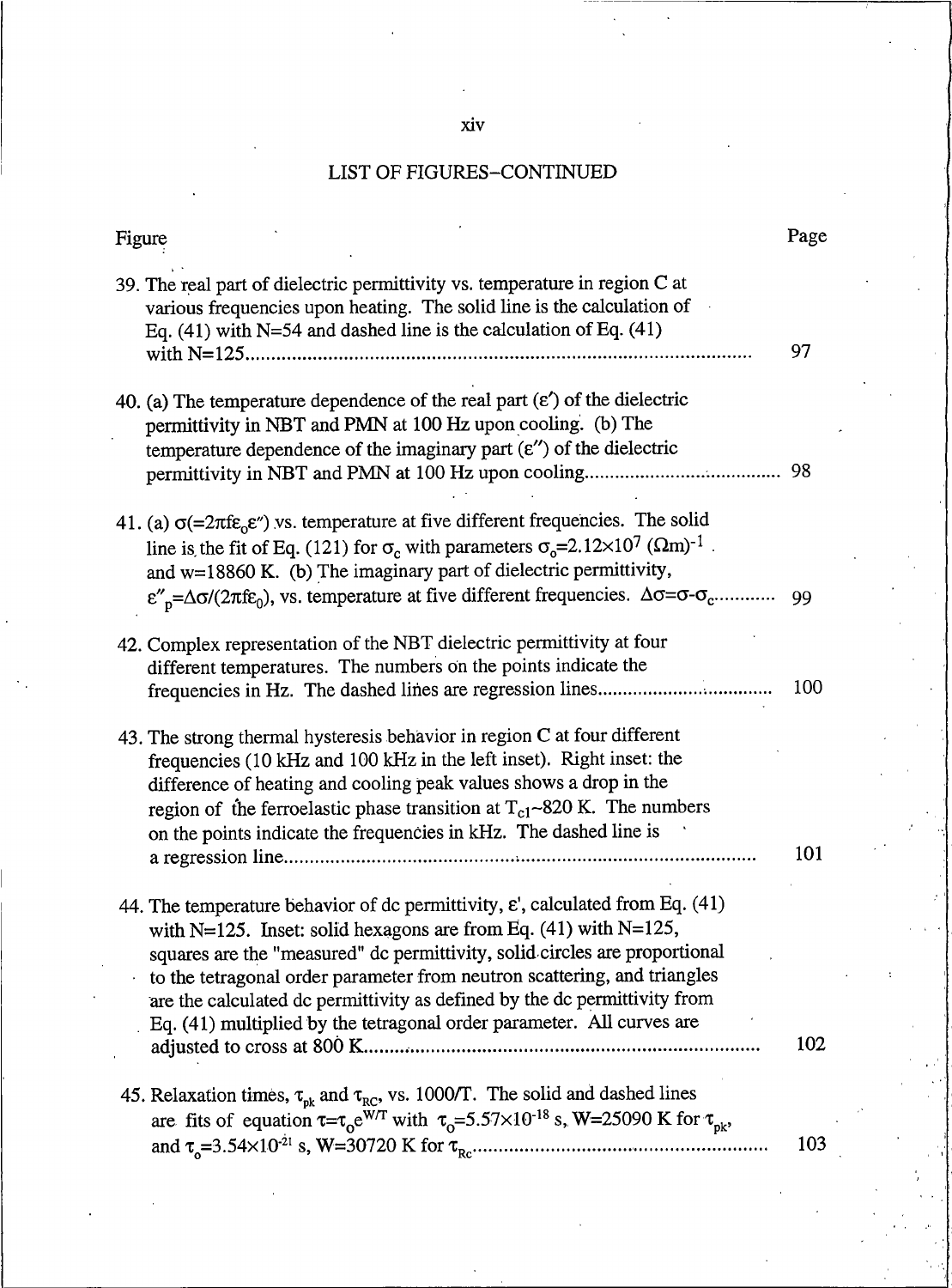| Figure                                                                                                                                                                                                                                                                                                                                                                                                                                                                         | Page       |
|--------------------------------------------------------------------------------------------------------------------------------------------------------------------------------------------------------------------------------------------------------------------------------------------------------------------------------------------------------------------------------------------------------------------------------------------------------------------------------|------------|
| 46. The real part of dielectric relative permittivity $10^{-4}$ $\varepsilon$ ' vs. frequency (Hz)<br>at five temperatures. The solid curves are fits of Eq. $(34)$ with parameters                                                                                                                                                                                                                                                                                            | 104        |
| 47. (a) A actual connection of sample and electrods. (b) A series of two                                                                                                                                                                                                                                                                                                                                                                                                       |            |
| 48. Plots of Eq. (124) with parameters: $d_{\text{bulk}}=1$ mm, $d_{\text{sur}}=10^{-4}$ mm,<br>$W_{bulk}$ =20000 K, $W_{sur}$ =30000 K, $\varepsilon'_{bulk}$ = $\varepsilon'_{sur}$ =100, and $\sigma_0$ =10 <sup>7</sup> (ohm-m) <sup>-1</sup> 107                                                                                                                                                                                                                          |            |
| 49. Brillouin backscattering spectra of NBT at different temperatures                                                                                                                                                                                                                                                                                                                                                                                                          | 112        |
| 50. Damping of the longitudinal acoustic phonons vs. temperature in the                                                                                                                                                                                                                                                                                                                                                                                                        | 113        |
| 51. Temperature dependence of different characteristics in NBT: (a) Brillouin<br>shift of the longitudinal acoustic phonons vs. T. (b) Half-width of<br>Brillouin components vs. T. (c) Intensity of the background vs. T                                                                                                                                                                                                                                                      | 114        |
| 52. Intensity of the superlattice reflections from M and R points of the cubic<br>Brillouin zone obtained in neutron scattering measurements vs. T to show<br>the range of phase coexistence (shaded region). The phase sequence in<br>NBT is shown at the top; I: paraelectric and paraelastic, II: ferroelastic,<br>III:antiferroelectric(?), IV: ferroelectric. The corresponding crystal<br>symmetries are shown in the middle. All data were obtained on heating runs 115 |            |
| 53. Anti-Stokes and Stokes components of the LA[001] Brillouin spectra<br>for temperatures near the maximum damping value for $\theta_s = 180^\circ$ in PMN<br>The frequency interval between two the Rayleigh peaks is 17.035 GHz (FSR) 119                                                                                                                                                                                                                                   |            |
| 54. (a) Frequency shift and (b) Half-width vs. temperature of the LA[001]<br>phonons for $\theta_s$ =180 <sup>o</sup> . (c) The real part of dielectric permittivity vs.<br>temperature at four different frequencies. The dashed line indicates                                                                                                                                                                                                                               | <b>120</b> |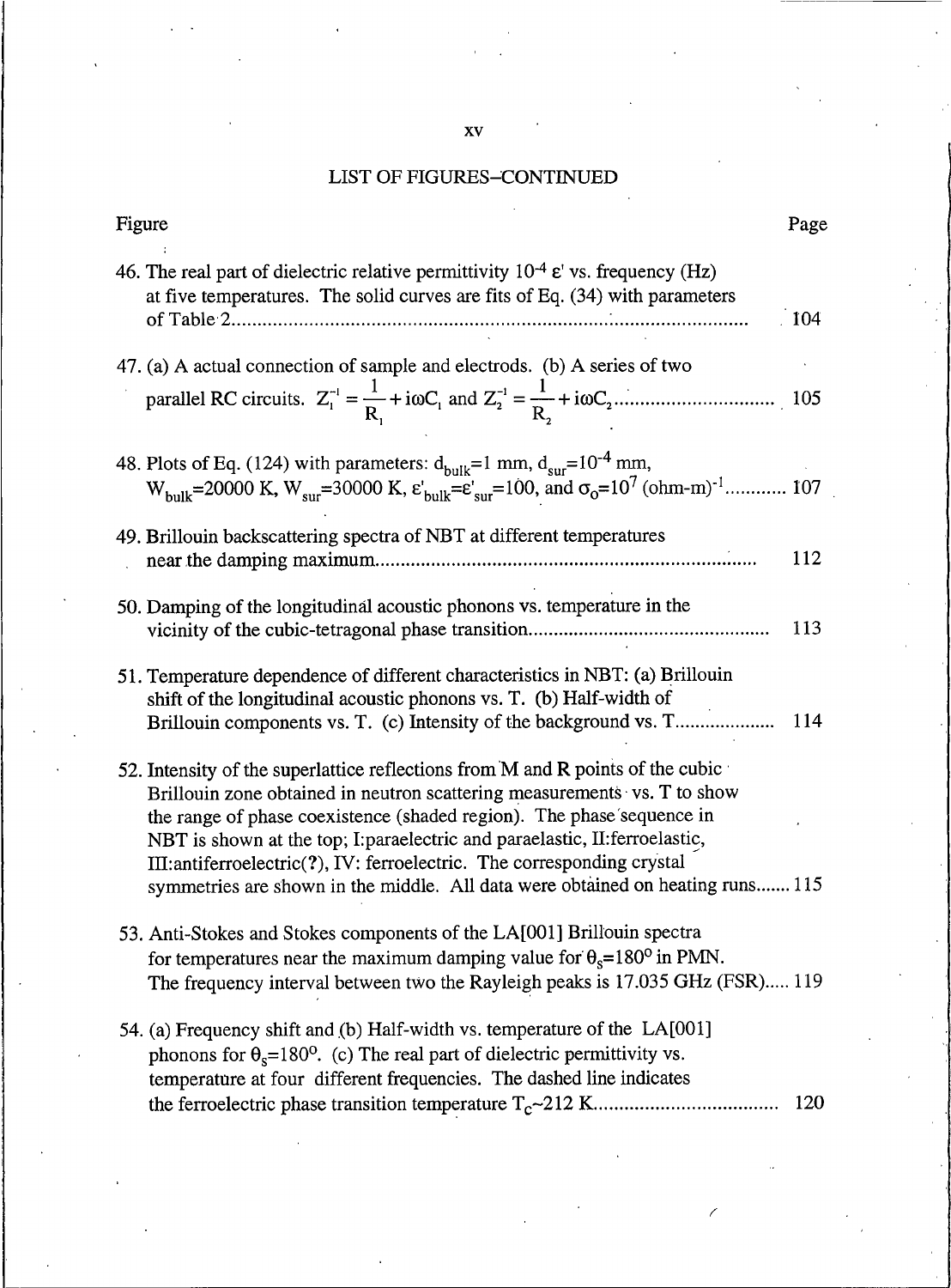| Figure                                                                                                                                                                | Page |
|-----------------------------------------------------------------------------------------------------------------------------------------------------------------------|------|
| 55. (a) Frequency shift and (b) Half-width vs. temperature of the LA[001]<br>phonons for $\theta_s = 32.6^\circ$ . (c) Frequency shift vs. temperature of the<br>-121 |      |
| 56. (a) Frequency shift and (b) Half-width vs. temperature of the LA[001]<br>phonons for $\theta_s = 12.6^\circ$ . (c) Frequency shift vs. temperature of the         | -122 |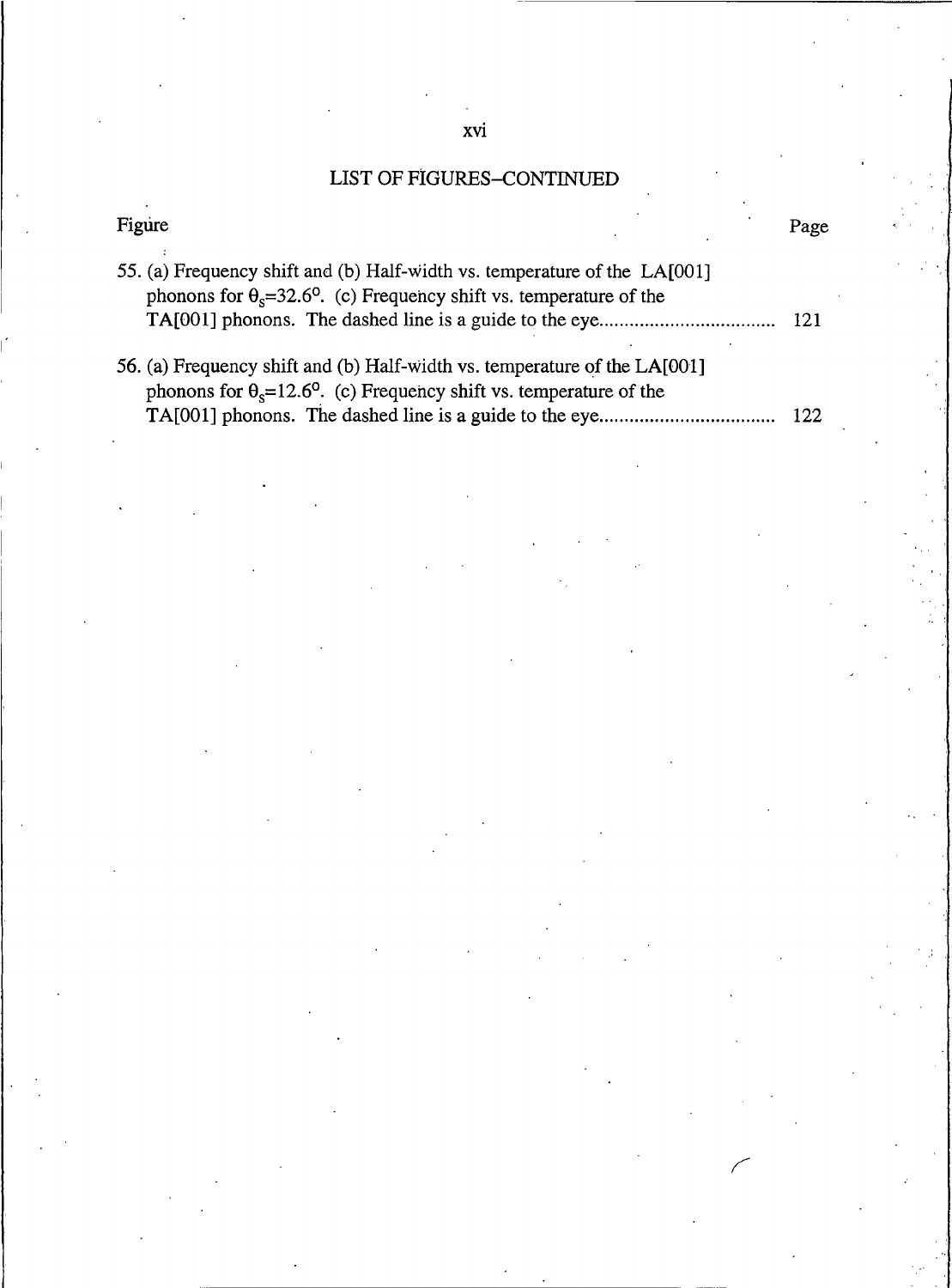### **ABSTRACT**

Temperature and frequency dependent measurements of dielectric permittivity, acoustic sound velocity and damping have been carried out by using Brillouin light scattering and a capacitance and conductance component analyzer on two different types of ferroelectrics, i.e. (i) FE-AFE mixed deuteron glasses  $Rb_{1-x}(ND_4)_xD_2AsO_4$  (x=0, 0.10, 0.28), (ii) relaxor ferroelectrics  $\text{Na}_{1/2}\text{Bi}_{1/2}\text{TiO}_3$  (NBT) and  $\text{PbMg}_{1/3}\text{Nb}_{2/3}\text{O}_3$ (PMN).

In this study, three important results have been observed: (1) A broad and highvalue maximum in dielectric permittivity has been observed in relaxors NBT and PMN, which indicates that these materials could be used for electrostrictive displacement transducers. (2) In FE-AFE mixed glasses DRADA-x, a  $\eta^2\mu$ -type quadratic coupling, squared in order parameter and linear in strain, becomes the main coupling contribution as ammonium  $ND_4$  concentration x increases from 0 to an intermediate value. The results also confirm the presence of PE/FE phase coexistence in DRADA-0.10. (3) For both FE-AFE mixed glasses and relaxor ferroelectrics, the order parameter(s) fluctuations, which are generated by the local random fields originating from short-range randomly-placed cations, are the main dynamic mechanisms for hypersonic and dielectric anomalies. In DRADA-0.10 and 0.28, these local randomly-placed ions are  $ND_4^+$  and  $Rb^+$  ions. In PMN, those randomly-placed cations are  $Mg^{+2}$  and  $Nb^{+5}$  which are randomly placed at B-site positions. In NBT, those randomly-placed cations are Na<sup>+1</sup> and  $Bi^{+3}$  which are placed randomly at A-site positions.

Two models, i.e. superparaelectric cluster and extrinsic bulk conductivity, also have been proposed to explain the high-temperature and low-frequency dielectric anomaly in NBT. The elastic stiffness and compliance constants are also calculated for PMN.

 $\mathcal{L}$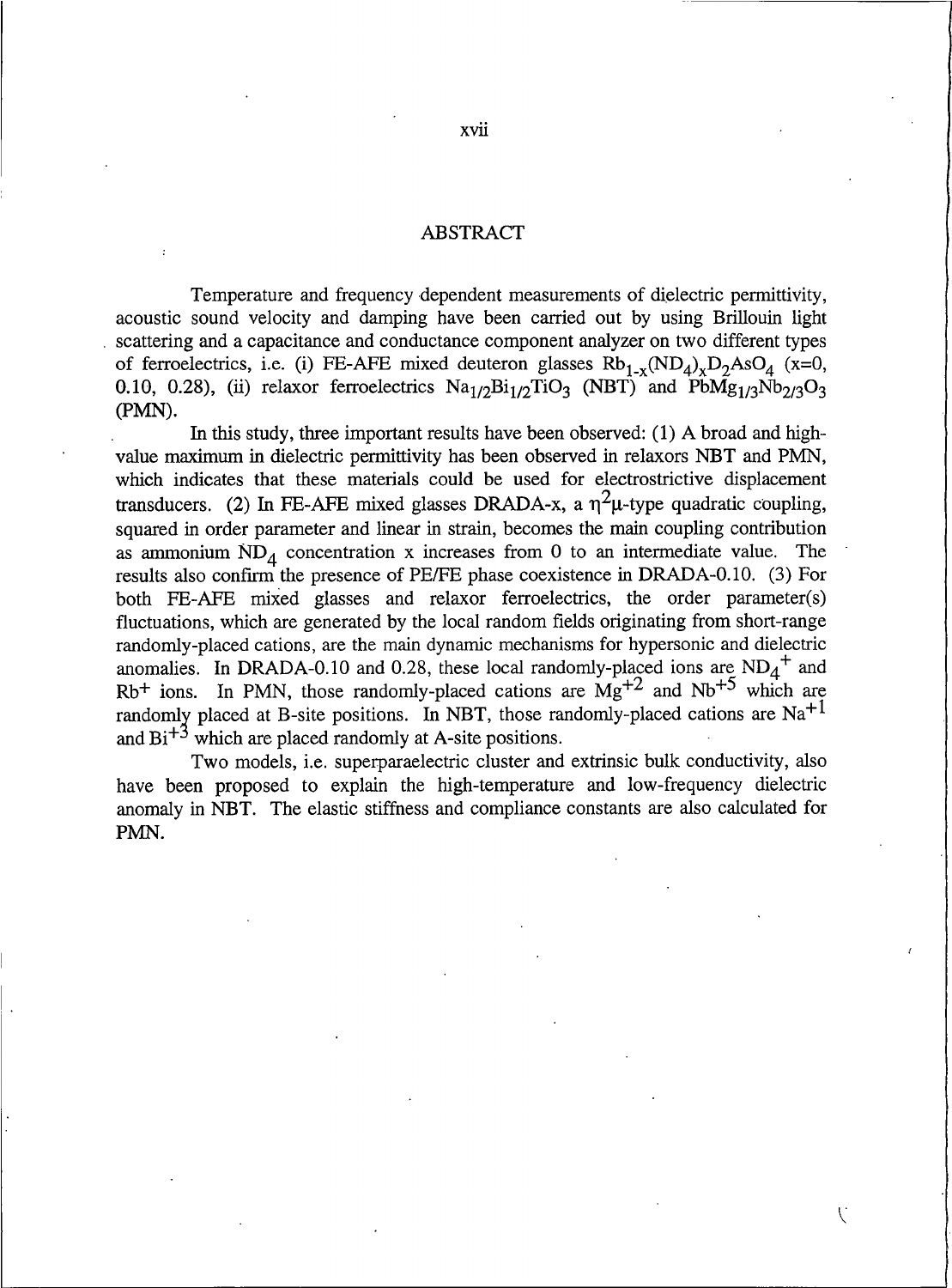### **CHAPTER 1**

 $\mathbf{1}$ 

### **INTRODUCTION**

#### **Introduction to Disordered Crystals**

If the composition in a crystal is not completely uniform (compositional heterogeneity) down to the unit cell scale or has cation fluctuations statistically or dynamically, then the crystal is usually called "disordered".<sup>1</sup> In terms of symmetry, "disordered" means that there is no long-range translational symmetry inside the crystal. Among disordered materials, many experiments have concentrated on two different systems, i.e. ferroelectric (FE)-antiferroelectric (AFE) mixed crystals with the general formula  $A_{1-x}(NH_4)_xH_2BO_4$  [A=Rb, K, Cs and Tl, B=P and As]<sup>2-11</sup> and complex relaxor ferroelectrics with formula  $(A'_{X}A''_{1-x})^{+2}B^{+4}O_3^{-2}$  or  $A^{+2}(B'_{X}B''_{1-x})^{+4}O_3^{-2}$ .<sup>1,12,13</sup> In these systems, local random fields originating from randomly-placed cations (or ions) play an important role for physical properties such as acoustic (sound velocity and damping) and dielectric anomalies. Since local random fields can suppress the long-range electric ordering and produce the order parameter fluctuations, a normal sharp phase transition usually is not observed in these materials. "Diffuse" (non-sharp peak) phase transition is the typical anomalous characteristic of these disordered materials. The two-dimensional distributions of ions (or cations) for both ordered and disordered states are given schematically in Fig. 1.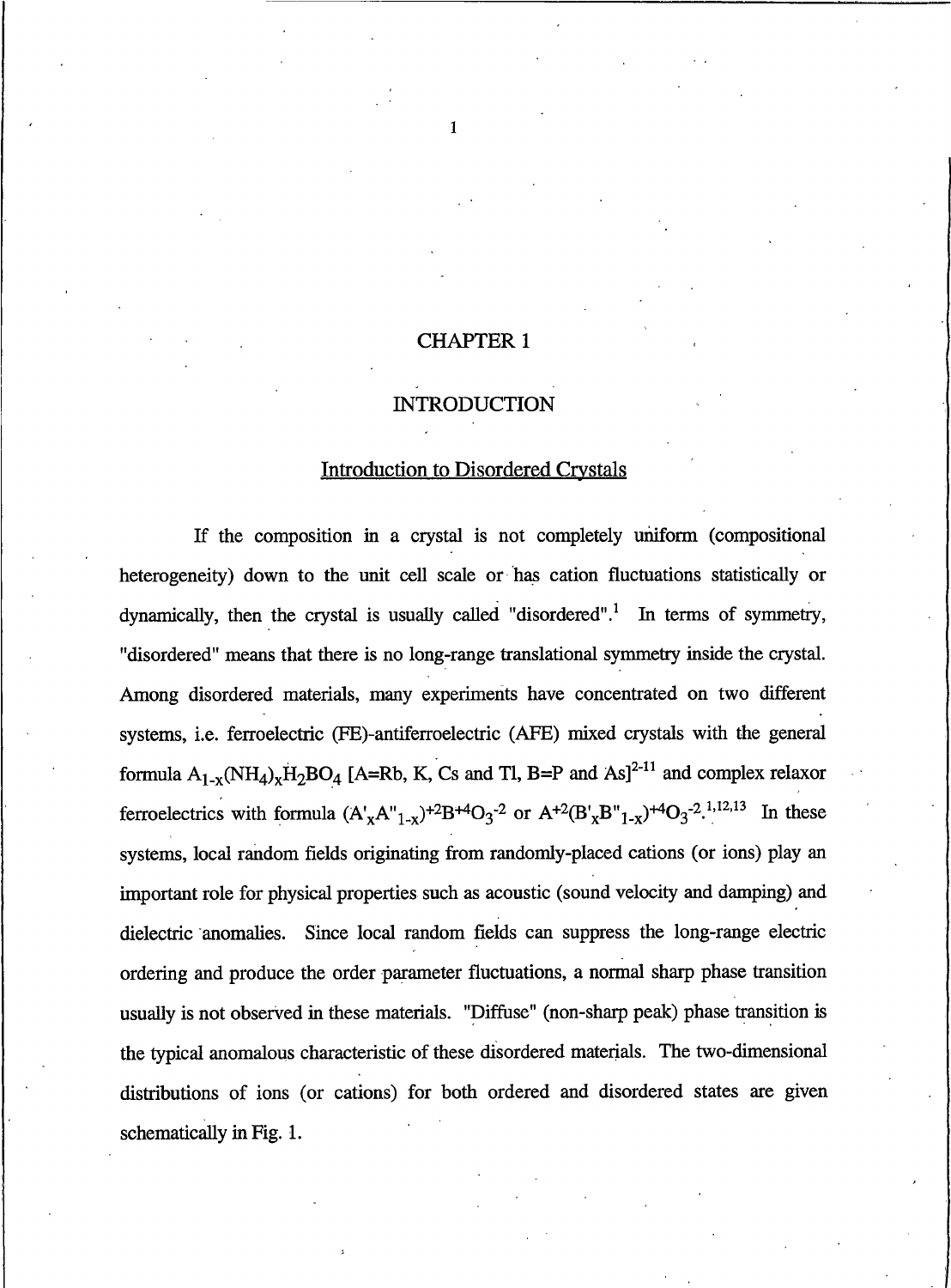

 $\overline{2}$ 

 $(A_1A_2)BO_3$ ,  $A(B_1B_2)O_3$ ,  $A_x(NH_4)_{1-x}H_2BO_4$  and  $A_x(ND_4)_{1-x}D_2BO_4$ 

| <b>Disordered State</b>                                             | <b>Ordered State</b>               |  |
|---------------------------------------------------------------------|------------------------------------|--|
| $-A_1(\bullet)$ , $B_1(\bullet)$ or $A(\bullet)$ rich region        | Uniform composition                |  |
| $A_2(0)$ , B <sub>2</sub> (0) or NH(D) <sub>4</sub> (0) rich region | <b>Full translational symmetry</b> |  |

Figure 1. Two-dimensional illustrations of ordered and disordered states for both FE-AFE mixed glasses  $A_x(NH_4)_{1-x}H_2BO_4$  [or  $A_x(ND_4)_{1-x}D_2BO_4$ ] and complex relaxor ferroelectric systems  $(A_1A_2)BO_3$ ,  $A(B_1B_2)O_3$ .

For relaxor ferroelectrics, one can use thermal treatments such as annealing, quenching and ratio of cations to control ordering.<sup>1</sup> In FE-AFE mixed proton glasses, the crystal ordering depends on ammonium concentration.<sup>2-7</sup> From experimental results, some general differences have been found between ordered and disordered ferroelectrics:

(1) Ordered (normal):

a) Sharp dielectric phase transition at  $T_c$ 

b) Stable remanent polarization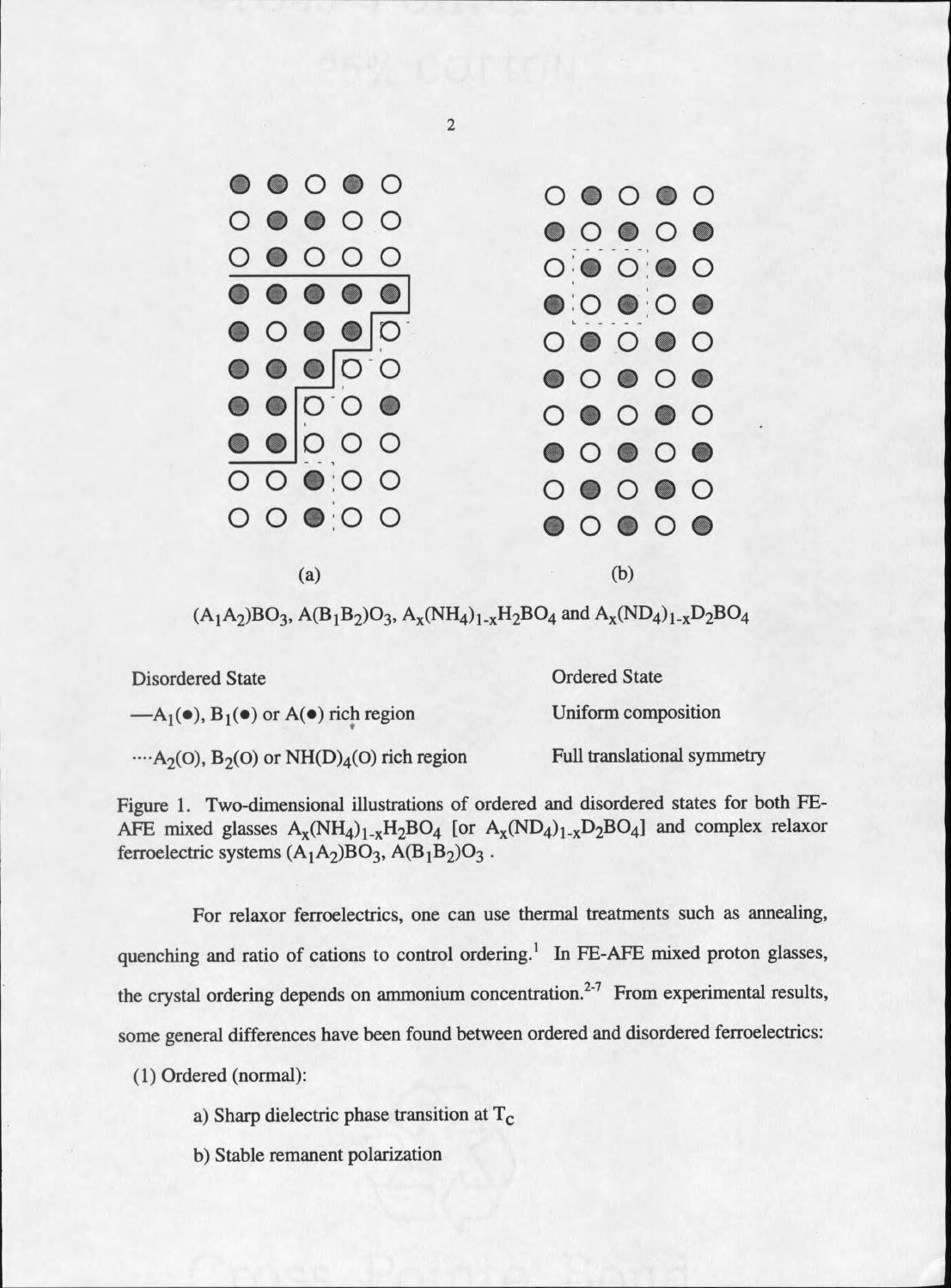c) No strong dielectric frequency dependence at phase transition

d) Stable birefringence

e) No local random fields

f) Usually no intermediate phase between high- and low-symmetries (2) Disordered:

a) Diffuse dielectric transition which doesn't correspond to any specific change of symmetry (or phase)

b) No stable remanent polarization

c) Strong frequency dependence at diffuse transition

d) No stable birefringence

e) Strong local random fields.

f) Usually associated with a sequence of phase transitions, i.e. one (or

more) intermediate phase occurred between high- and low-symmetries

In this study, five different single crystals have been measured, i.e. FE-AFE mixed deuteron glasses,  $Rb_x(ND_4)_{1-x}D_2AsO_4$  with x=0, 0.10 and 0.28 and complex relaxor ferroelectrics,  $Pb(Mg_{1/3}Nb_{2/3})O_3$  (PMN) and  $Na_{1/2}Bi_{1/2}TiO_3$  (NBT). The introductions to these two different systems are given below.

#### **Relaxor Ferroelectrics (RF)**

Perovskite is the name of the mineral calcium titanate  $(CaTiO<sub>3</sub>)$ . Most of the useful piezoelectric (ferroelectric) crystals, such as barium titanate (BaTiO<sub>3</sub>), lead titanate (PbTiO<sub>3</sub>), lead zirconate titanate (PbZ $r_{1-x}$ Ti<sub>x</sub>O<sub>3</sub>), lead lanthanum zirconate titanate (PLZT), sodium bismuth titanate  $Na<sub>1/2</sub>Bi<sub>1/2</sub>TiO<sub>3</sub>$  and lead magnesium niobate  $Pb(Mg_{1/3}Nb_{2/3})O_3$  etc., have perovskite-type structure, i.e. ABO<sub>3</sub>-type unit cell.<sup>13</sup> Here "O" is oxygen, "A" represents a cation with a larger ionic radius, and "B" a cation with a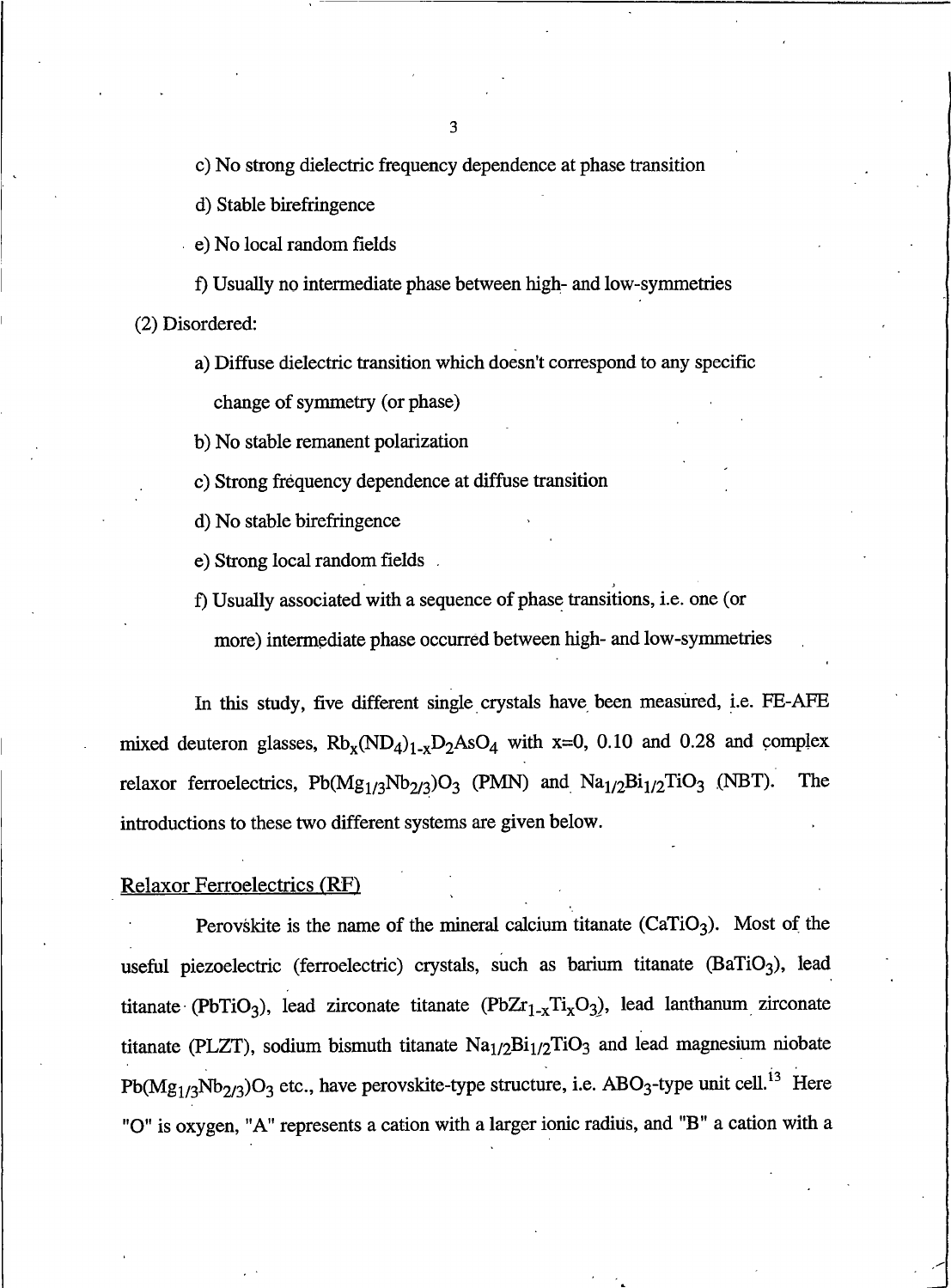smaller ionic radius. Fig. 2 shows a typical cubic  $ABO<sub>3</sub>$  perovskite-type structure in the paraelectric phase and possible directions of distortion in the ferroelectric phase.<sup>14</sup>



Figure 2. A perovskite cubic unit cell. The point group usually is m3m for a paraelectric cubic ABO<sub>3</sub> perovskite-type structure. Solid lines indicate the  $BO<sub>6</sub>$  octahedron. A<sub>4</sub> indicates one of three 4-fold rotation axes and 4mm is the usual corresponding point group in the tetragonal ferroelectric phase.  $A_3$  indicates one of four 3-fold rotation axes and 3m is the usual corresponding point group in the trigonal ferroelectric phase.

Many of the complex relaxor ferroelectrics with perovskite-type structure are compounds with either  $A^{+2}B^{+4}O_3^{-2}$  or  $A^{+1}B^{+5}O_3^{-2}$ -type formula. In the perovskite family, there are many compounds with the formula  $A^{+3}B^{+3}O_3^{-2}$ , but among them no ferroelectrics have been discovered.<sup>13</sup>

The perovskite structure is essentially a three-dimensional network of  $BO_6$ octahedra (see Fig. 2). It may also be regarded as a cubic close-packed arrangement of A and B ions with B ions filling the octahedral interstitial positions.<sup>13</sup> The packing situation of this structure may be characterized by a tolerance factor t, which is defined by the following equations:  $13$ 

 $\overline{4}$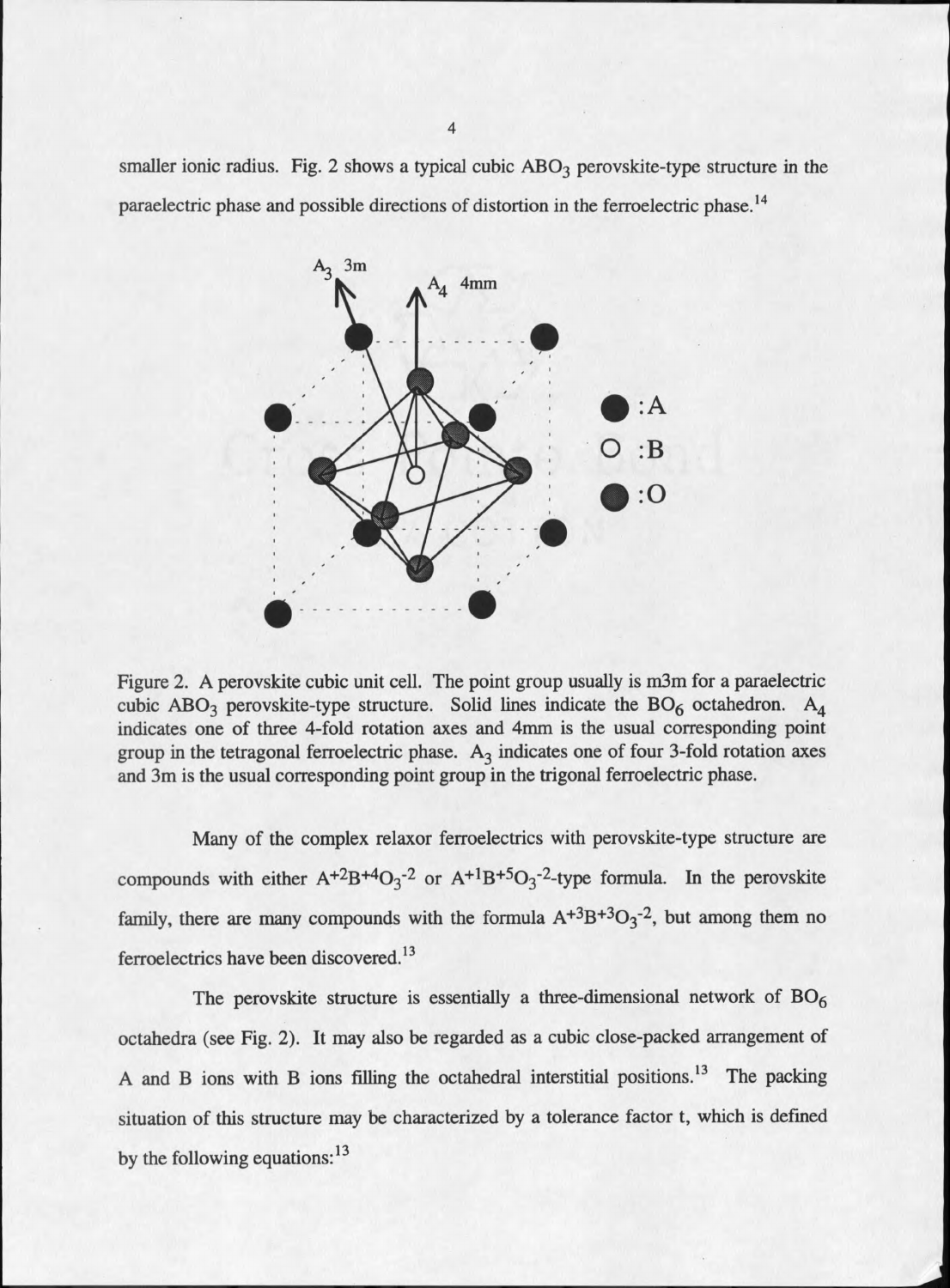$$
R_A + R_O = t\sqrt{2}(R_B + R_O)
$$

5

or

$$
= \frac{R_A + R_O}{\sqrt{2}(R_B + R_O)}
$$

where  $R_A$ ,  $R_B$  and  $R_O$  are the ionic radii of A, B and O ions, respectively. When t is equal to 1, the packing is said to be ideal. When t is larger than 1, there is too large a space available for the B ion, and therefore this ion can "move" inside its octahedron. In general, to form a stable perovskite structure, one requires that 0.9<t<1.1. Besides the ionic radii, other factors, such as polarizability and character of bonds, must also be taken into account.<sup>13</sup>

The term "complex relaxor ferroelectrics" generally refers to the complex perovskites in which the charge classifications of  $(A'_xA''_{1-x})^{+2}B^{+4}O_3^{-2}$  or  $A^{+2}(B'_xB''_{1-x})$  $_{x}$ <sup>+4</sup>O<sub>3</sub><sup>-2</sup> etc. are satisfied and unlike-valence cations belonging to a given site (A or B) are present in the correct ratio for charge balance, but are situated randomly on these cation sites. For example, sodium bismuth titanate  $Na<sub>1/2</sub>Bi<sub>1/2</sub>TiO<sub>3</sub>$  has two unlike valence cations  $Na<sup>+</sup>$  and  $Bi<sup>+3</sup>$  distributed in the A site and lead magnesium niobate  $Pb(Mg_{1/3}Nb_{2/3})O_3$  has two unlike valence cations  $Mg^{+2}$  and  $Nb^{+5}$  distributed in the B site.<sup>1,15,16</sup> These randomly different cation charges give rise to random electric fields and cause random elastic distortion fields in microregions. These random fields tend to make the phase transitions "diffuse" instead of sharp as in normal ferroelectrics, and complicate the task of determining structure and state of electric order. The electric properties of relaxor ferroelectrics also depends on the cation ordering degree. The degree of ordering inside a crystal depend on several things such as method of crystal growth, cation valence, and thermal treatment (e.g. quenching and annealing). In certain compounds,

 $(1)$ 

 $(2)$